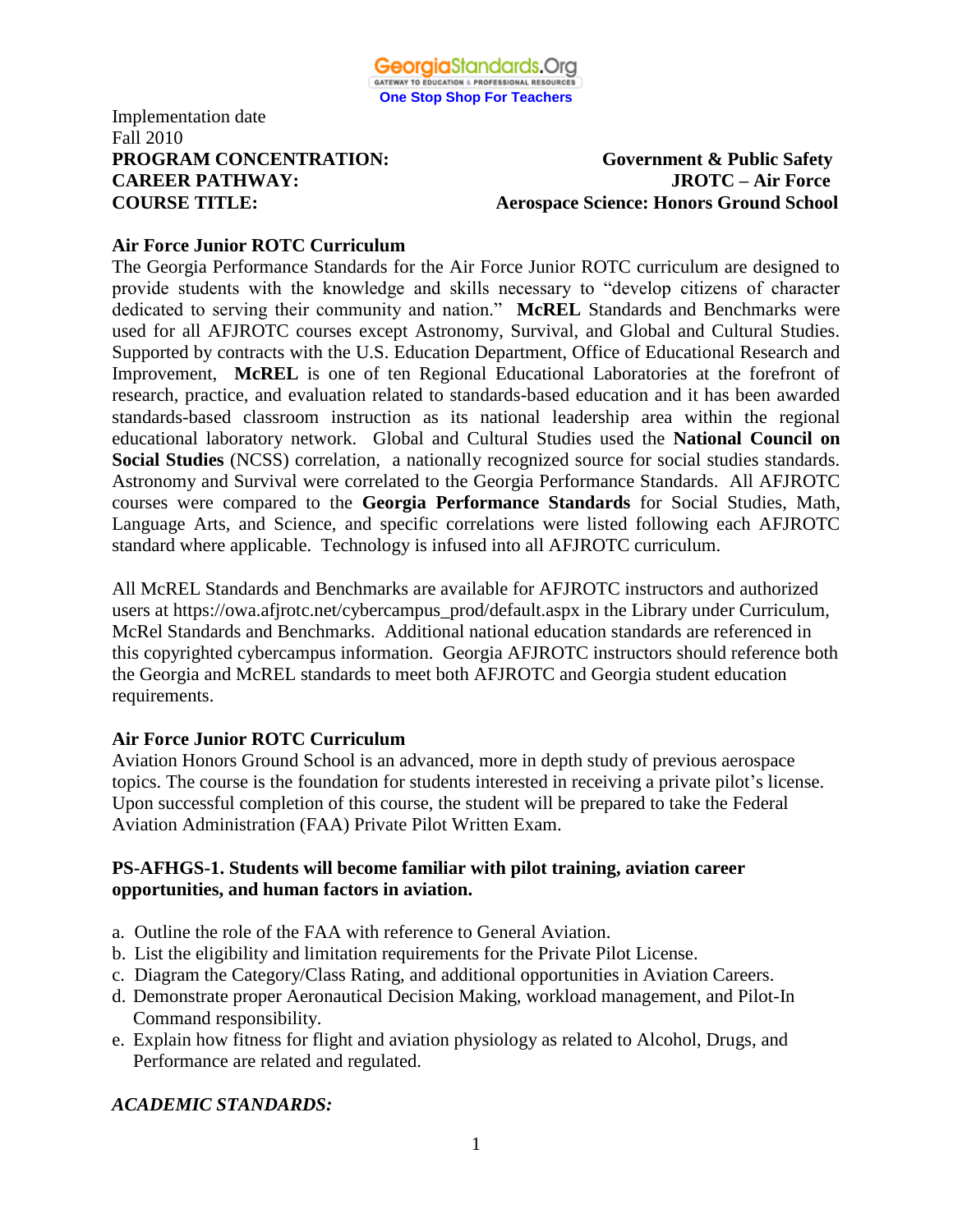

Implementation date Fall 2010 *SCSh7. Students will analyze how scientific knowledge is developed.*

*SSCG15. The student will explain the functions of the departments and agencies of the federal bureaucracy.*

## **PS-AFHGS-2. Students will understand the airplane components and systems.**

- a. Identify the basic components of an aircraft as well as the primary function.
- b. Explain the advancements in modern technologies as they apply to aviation advancement.
- c. Label the primary Flights Instrumentation of today's modern aircraft.
- d. Diagram the powerplant and related systems with respect to operation and maintenance requirements for flight.

#### *ACADEMIC STANDARDS:*

*SCSh4. Students will use tools and instruments for observing, measuring, and manipulating scientific equipment and materials.*

*SP1 Students will analyze the relationships between force, mass, gravity, and the motion of objects.*

*SP3 Students will evaluate the forms and transformations of energy.*

*SPS7.Students will relate transformations and flow of energy within a system.*

## **PS-AFHGS-3. Students will become familiar with the four forces of flight, aerodynamic principles of stability, and load factors applied to aircraft.**

- a. Identify the relationship between lift, weight, thrust, and drag as they apply to aircraft in flight and at rest.
- b. Recognize components of an aircraft and their uses.
- c. Calculate weight and balance for a variety of load configuration.
- d. Use appropriate tools to determine CG and fuel loads.

#### *ACADEMIC STANDARDS:*

*SPS8. Students will determine relationships among force, mass, and motion.*

*SP1. Students will analyze the relationships between force, mass, gravity, and the motion of objects.*

*SP6. The student will describe the corrections to Newtonian physics given by quantum mechanics and relativity when matter is very small, moving fast compared to the speed of light, or very large.*

*SPS7. Students will relate transformations and flow of energy within a system.*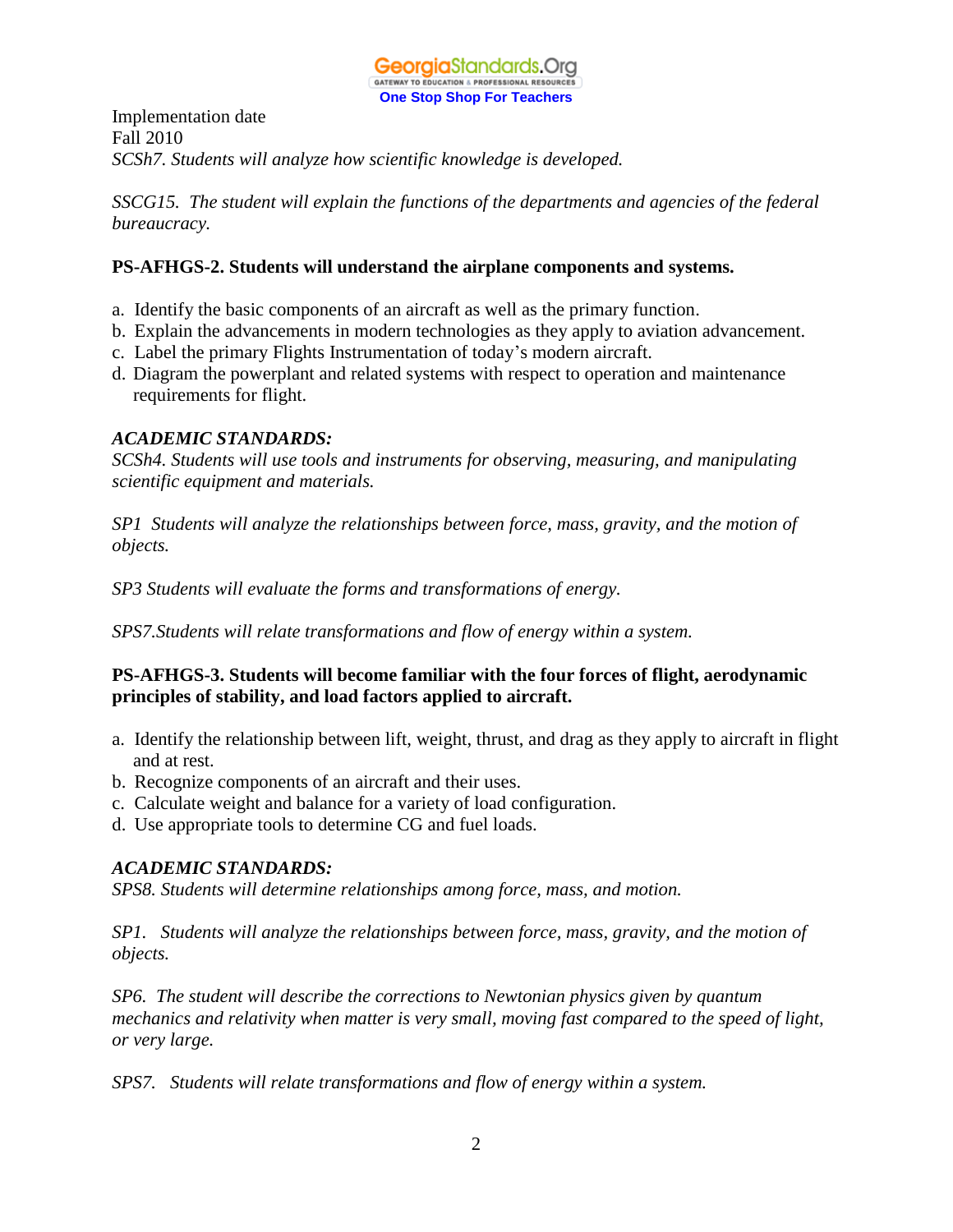## **PS-AFHGS-4**. **Student will understand the important safety considerations, including collision avoidance precautions, right-of-way, and minimum safe altitudes.**

- a. Compare and contrast the classifications of airspace and their limitation and uses**.**
- b. Identify appropriate Air Traffic Control services available to pilots.
- c. Demonstrate knowledge and proficiency in using emergency procedures.
- d. Demonstrate the ability to locate and use appropriate sources of flight Information.

**PS-AFHGS -5. Student will learn the causes of various weather conditions, frontal systems, and hazardous weather phenomena. Understand how to recognize and avoid critical weather situations.**

- a. Use various sources to determine suitability of weather conditions for safe flight.
- b. Interpret applicable weather charts and data products.

## *ACADEMIC STANDARDS:*

*SCSh5. Students will demonstrate the computation and estimation skills necessary for analyzing data and developing reasonable scientific explanations.*

*SES5 Students will investigate the interaction of insolation and Earth systems to produce weather and climate.*

*MM1D2. Students will use the basic laws of probability.*

*MM1D3. Students will relate samples to a population.* 

*MM1D4. Students will explore variability of data by determining the mean absolute deviation (the average of the absolute values of the deviations).*

## **PS-AFHGS-6. Students will learn how to use data supplied by manufacturer in predicting airplane performance.**

- a. Obtain and interpret appropriate charts, manuals and checklist to determine safe flight conditions.
- b. Demonstrate proficiency in using various flight computers and flight charts.
- c. Demonstrate understanding and use Navigational aids such as VOR, ADF, and DME.

## *ACADEMIC STANDARDS:*

*SCSh5. Students will demonstrate the computation and estimation skills necessary for analyzing data and developing reasonable scientific explanations.*

*SPS7. Students will relate transformations and flow of energy within a system.*

*SPS8. Students will determine relationships among force, mass, and motion.*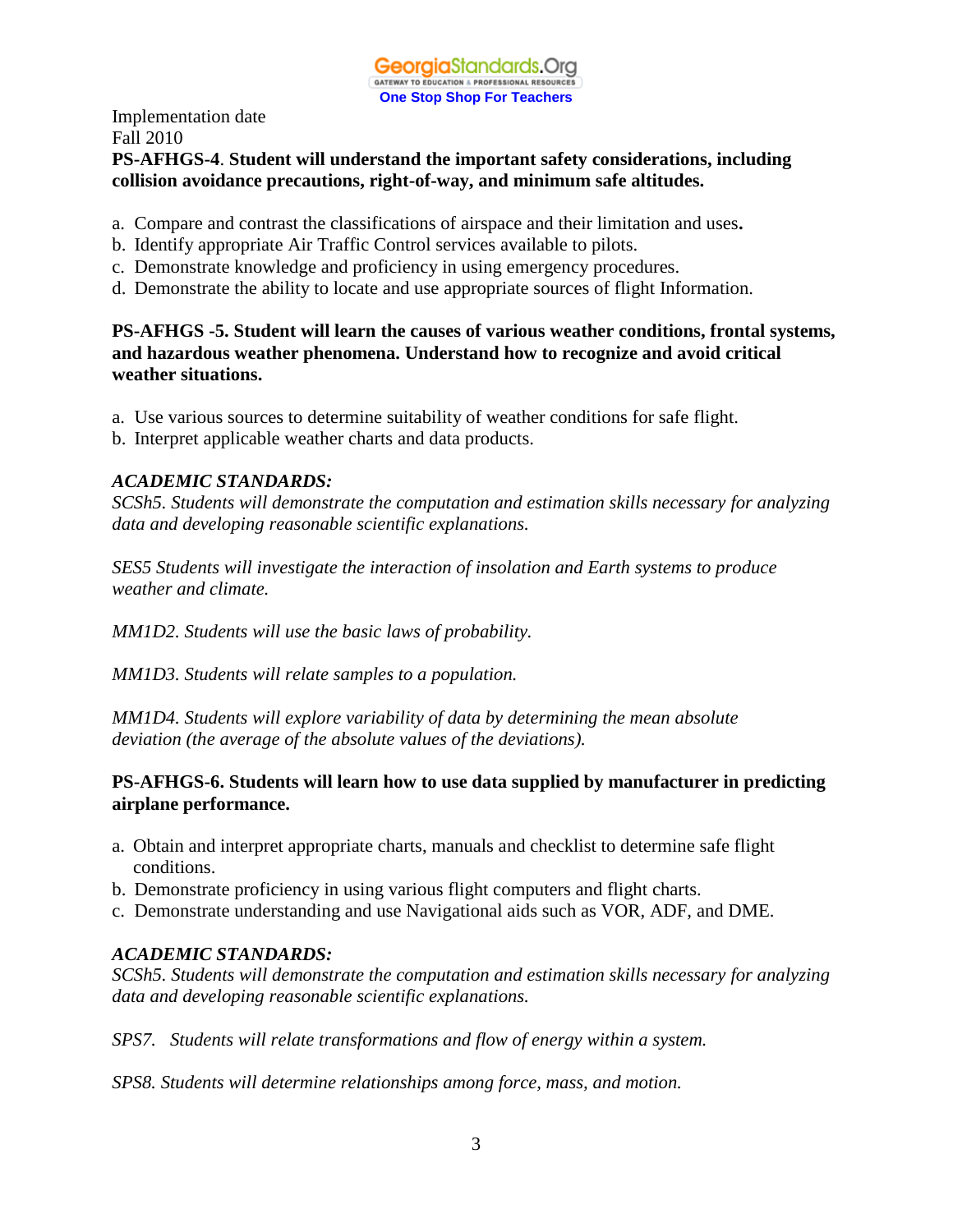

Implementation date Fall 2010 *MM1G1. Students will investigate properties of geometric figures in the coordinate plane.*

*MM1D1. Students will determine the number of outcomes related to a given event.* 

*MM1D2. Students will use the basic laws of probability.*

*MM1D3. Students will relate samples to a population.* 

*MM1D4. Students will explore variability of data by determining the mean absolute deviation (the average of the absolute values of the deviations).*

#### **PS-AFHGS-7. Student will demonstrate an understanding of accepted procedures and concepts pertaining to aeronautical decision making and judgment.**

- a. Recognize the importance of Aviation Physiology in making decisions relative to safety of flight.
- b. Identify and state the effects of night illusions, hypoxia, and hyperventilation.

#### **Reading Across the Curriculum**

#### **Reading Standard Comment**

After the elementary years, students engage in reading for learning. This process sweeps across all disciplinary domains, extending even to the area of personal learning. Students encounter a variety of informational as well as fictional texts, and they experience text in all genres and modes of discourse. In the study of various disciplines of learning (language arts, mathematics, science, social studies), students must learn through reading the communities of discourse of each of those disciplines. Each subject has its own specific vocabulary, and for students to excel in all subjects, they must learn the specific vocabulary of those subject areas in context.

Beginning with middle grades years, students begin to self-select reading materials based on personal interest established through classroom learning. Students become curious about science, mathematics, history, and literature as they form contexts for those subjects related to their personal and classroom experiences. As students explore academic areas through reading, they develop favorite subjects and become confident in their verbal discourse about those subjects.

Reading across curriculum content develops both academic and personal interests in students. As students read, they develop both content and contextual vocabulary. They also build good habits for reading, research, and learning. The Reading Across the Curriculum standard focuses on the academic and personal skills students acquire as they read in all areas of learning.

Students will enhance reading in all curriculum areas by: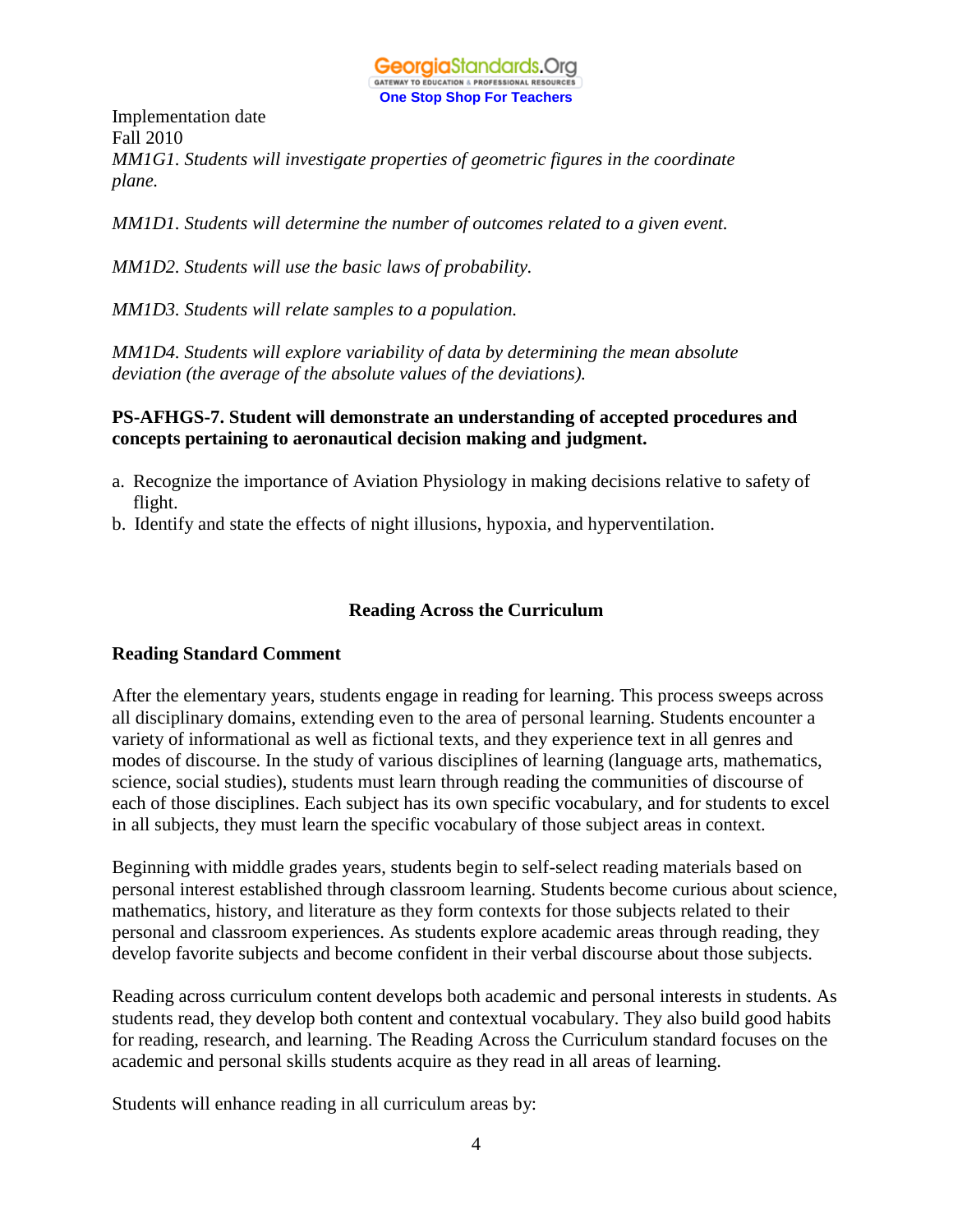GeorgiaStandards.Org GATEWAY TO EDUCATION & PROFESSIONAL RESOURCE **One Stop Shop For Teachers**

Implementation date Fall 2010

- a. Reading in all curriculum areas
	- Read a minimum of 25 grade-level appropriate books per year from a variety of subject disciplines and participate in discussions related to curricular learning in all areas.
	- Read both informational and fictional texts in a variety of genres and modes of discourse.
	- Read technical texts related to various subject areas.
- b. Discussing books
	- Discuss messages and themes from nooks in all subject area.
	- Respond to a variety of texts in multiple modes of discourse.
	- Relate messages and themes from one subject area to messages and themes in another area.
	- Evaluate the merit of texts in every subject discipline.
	- Examine author's purpose in writing.
	- Recognize the features of disciplinary texts.
- c. Building vocabulary knowledge
	- Demonstrate an understanding of contextual vocabulary in various subjects.
	- Use content vocabulary in writing and speaking.
	- Explore understanding of new words found in subject area texts.
- d. Establishing content
	- Explore life experiences related to subject area content.
	- Discuss in both writing and speaking how certain words are subject area related.
	- Determine strategies for finding content and contextual meaning for unknown words.

## **CTAE Foundation Skills**

The Foundation Skills for Career, Technical and Agricultural Education (CTAE) are critical competencies that student pursuing any career pathway should exhibit to be successful. As core standards for all career pathways in all program concentrations, these skills link career, technical and agricultural education to the state's academic performance standards.

The CTAE Foundation Skills are aligned to the foundation of the U. S. Department of Education's 16 Career Clusters. Endorsed by the National Career Technical Career Technical Education Consortium (NASDCTEc), the foundation skills were developed from an analysis of all pathways in the sixteen occupational areas. These standards were identified and validated by a national advisory group of employers, secondary and post secondary educators, labor associations, and other stakeholders. The Knowledge and Skills provide learners a broad foundation for managing lifelong learning and career transitions in a rapidly changing economy.

**CTAE-FS-1 Technical Skills:** Learners achieve technical content skills necessary to pursue the full range of career for all pathways in the program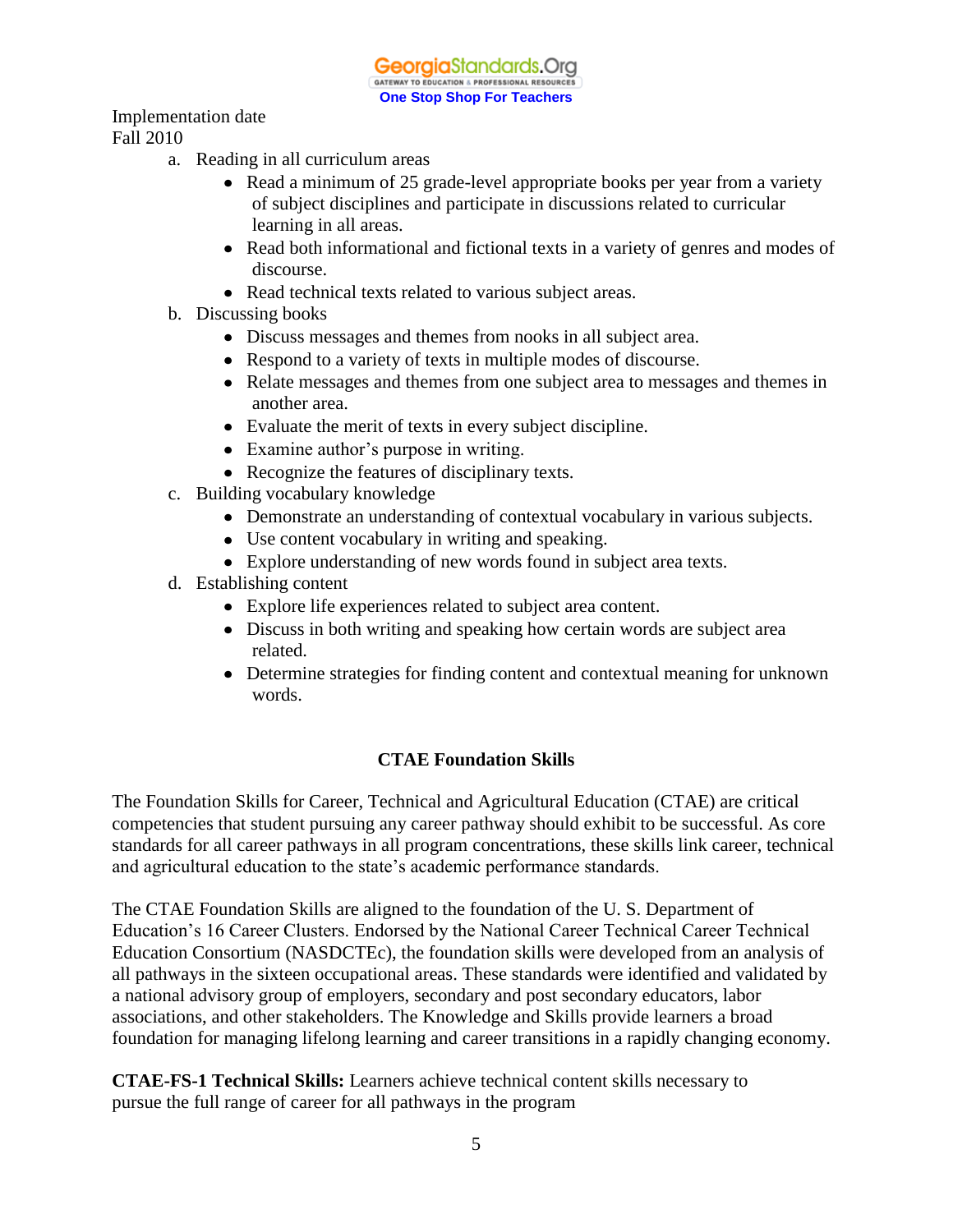#### concentration

**CTAE-FS-2 Academic Foundations:** Learners achieve state academic standards at or above grade level.

**CTAE-FS-3 Communications:** Learners use various communication skills in expressing and interpreting information.

**CTAE-FS-4 Problem Solving and Critical Thinking:** Learners define and solve problems, and use problem-solving and improvement methods and tools.

**CTAE-FS-5 Information Technology Applications:** Learners use multiple information technology devices to access, organize, process, transmit, and communicate information.

**CTAE-FS-6 Systems:** Learners understand a variety of organizational structures and functions.

**CTAE-FS-7 Safety, Health and Environment:** Learners employ safety, health and environmental management systems in corporations and comprehend their importance to organizational performance and regulatory compliance.

**CTAE-FS-8 Leadership and Teamwork:** Learners apply leadership and teamwork skills in collaborating with others to accomplish organizational goals and objectives.

**CTAE-FS-9 Ethics and Legal Responsibilities:** Learners commit to work ethics, behavior, and legal responsibilities in the workplace.

**CTAE-FS-10 Career Development:** Learners plan and manage academic-career plans and employment relations.

**CTAE-FS-11 Entrepreneurship:** Learners demonstrate understanding of concepts, processes, and behaviors associated with successful entrepreneurial performance.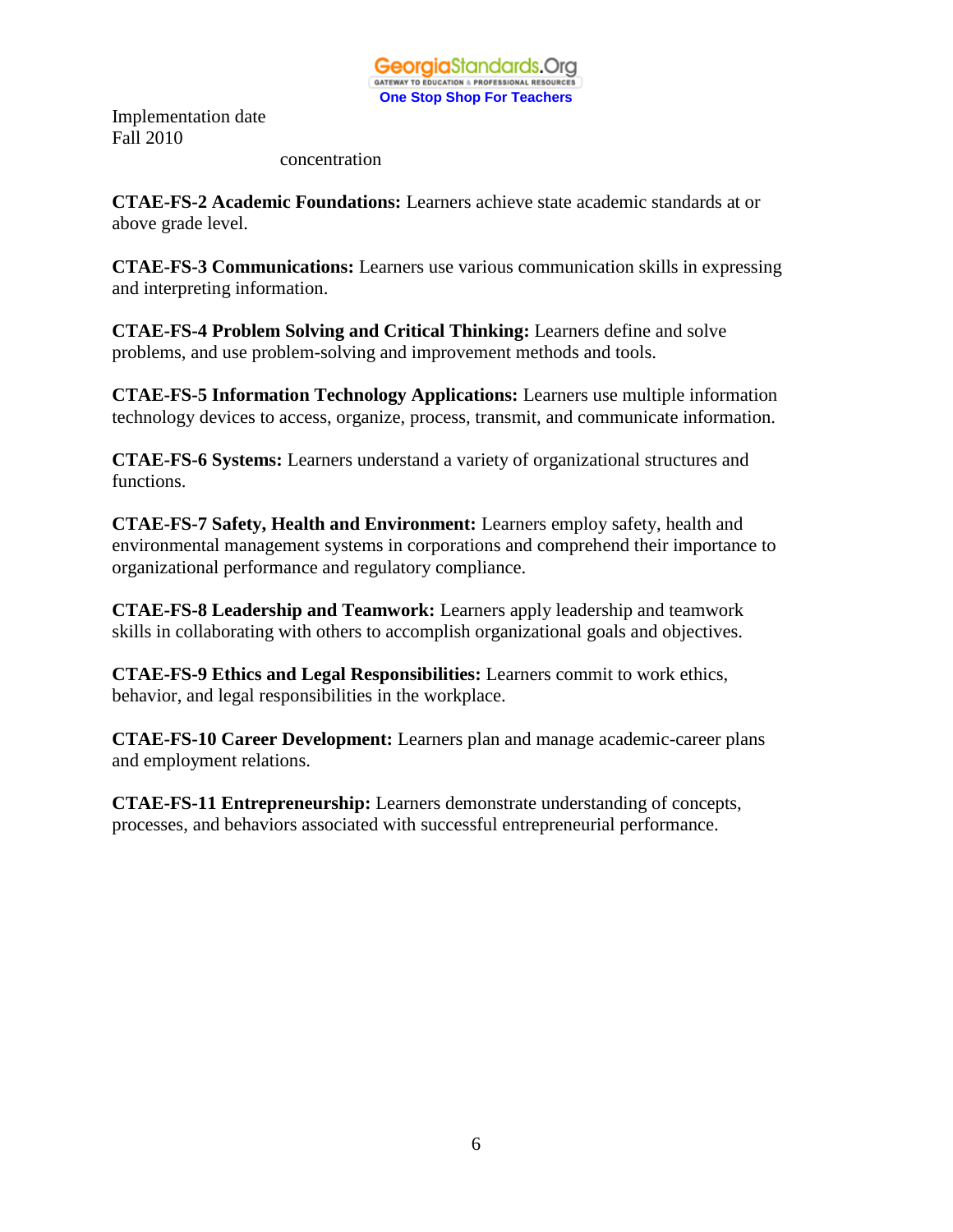

# **Social Studies Skills Matrices**

MAP AND GLOBE SKILLS GOAL: The student will use maps to retrieve social studies information. I: indicates when a skill is introduced in the standards and elements as part of the content D: indicates grade levels where the teacher must develop that skill using the appropriate content M: indicates grade level by which student should achieve mastery, the ability to use the skill in all situations A: indicates grade levels where students will continue to apply and improve mastered skills.

|                                                         | K |   | 2 | 3            | 4              | 5              | 6              |              | 8 | $9-$         |
|---------------------------------------------------------|---|---|---|--------------|----------------|----------------|----------------|--------------|---|--------------|
| Map and Globe Skills                                    |   |   |   |              |                |                |                |              |   | 12           |
| 1. Use cardinal directions                              | I | M | A | $\mathsf{A}$ | $\mathsf{A}$   | $\mathbf{A}$   | A              | A            | A | $\mathsf{A}$ |
| 2. Use intermediate directions                          |   | I | M | $\mathbf{A}$ | $\mathbf{A}$   | $\mathbf{A}$   | $\mathbf{A}$   | A            | A | $\mathbf{A}$ |
| 3. Use a letter/number grid system to determine         |   |   | I | M            | $\overline{A}$ | $\overline{A}$ | $\overline{A}$ | $\mathbf{A}$ | A | A            |
| location                                                |   |   |   |              |                |                |                |              |   |              |
| 4. Compare and contrast the categories of natural,      |   |   | I | M            | $\mathbf{A}$   | $\mathbf{A}$   | $\mathbf{A}$   | $\mathbf{A}$ | A | A            |
| cultural, and political features found on maps          |   |   |   |              |                |                |                |              |   |              |
| 5. Use inch to inch map scale to determine distance     |   |   | I | M            | $\mathbf{A}$   | $\mathsf{A}$   | $\mathsf{A}$   | $\mathsf{A}$ | A | A            |
| on maps                                                 |   |   |   |              |                |                |                |              |   |              |
| 6. Use map key/legend to acquire information from       |   |   | I | D            | M              | $\mathbf{A}$   | $\mathbf{A}$   | $\mathbf{A}$ | A | A            |
| historical, physical, political, resource, product, and |   |   |   |              |                |                |                |              |   |              |
| economic maps                                           |   |   |   |              |                |                |                |              |   |              |
| 7. Use map to explain impact of geography on            |   |   | I | D            | M              | $\overline{A}$ | $\overline{A}$ | A            | A | A            |
| historical and political events                         |   |   |   |              |                |                |                |              |   |              |
| 8. Draw conclusions and make generalizations            |   |   |   | I            | M              | $\mathbf{A}$   | $\mathbf{A}$   | $\mathbf{A}$ | A | A            |
| based on maps                                           |   |   |   |              |                |                |                |              |   |              |
| 9. Use latitude and longitude to determine location     |   |   |   | I            | D              | D              | D              | M            | A | A            |
| 10. Use graphic scales to determine distances on        |   |   |   |              | I              | M              | $\mathbf{A}$   | $\mathbf{A}$ | A | $\mathbf{A}$ |
| maps                                                    |   |   |   |              |                |                |                |              |   |              |
| 11, Compare maps of the same place at different         |   |   |   |              | I              | M              | $\mathbf{A}$   | $\mathbf{A}$ | A | A            |
| points in time and from different perspectives to       |   |   |   |              |                |                |                |              |   |              |
| determine changes, identify trends, and generalize      |   |   |   |              |                |                |                |              |   |              |
| about human activities                                  |   |   |   |              |                |                |                |              |   |              |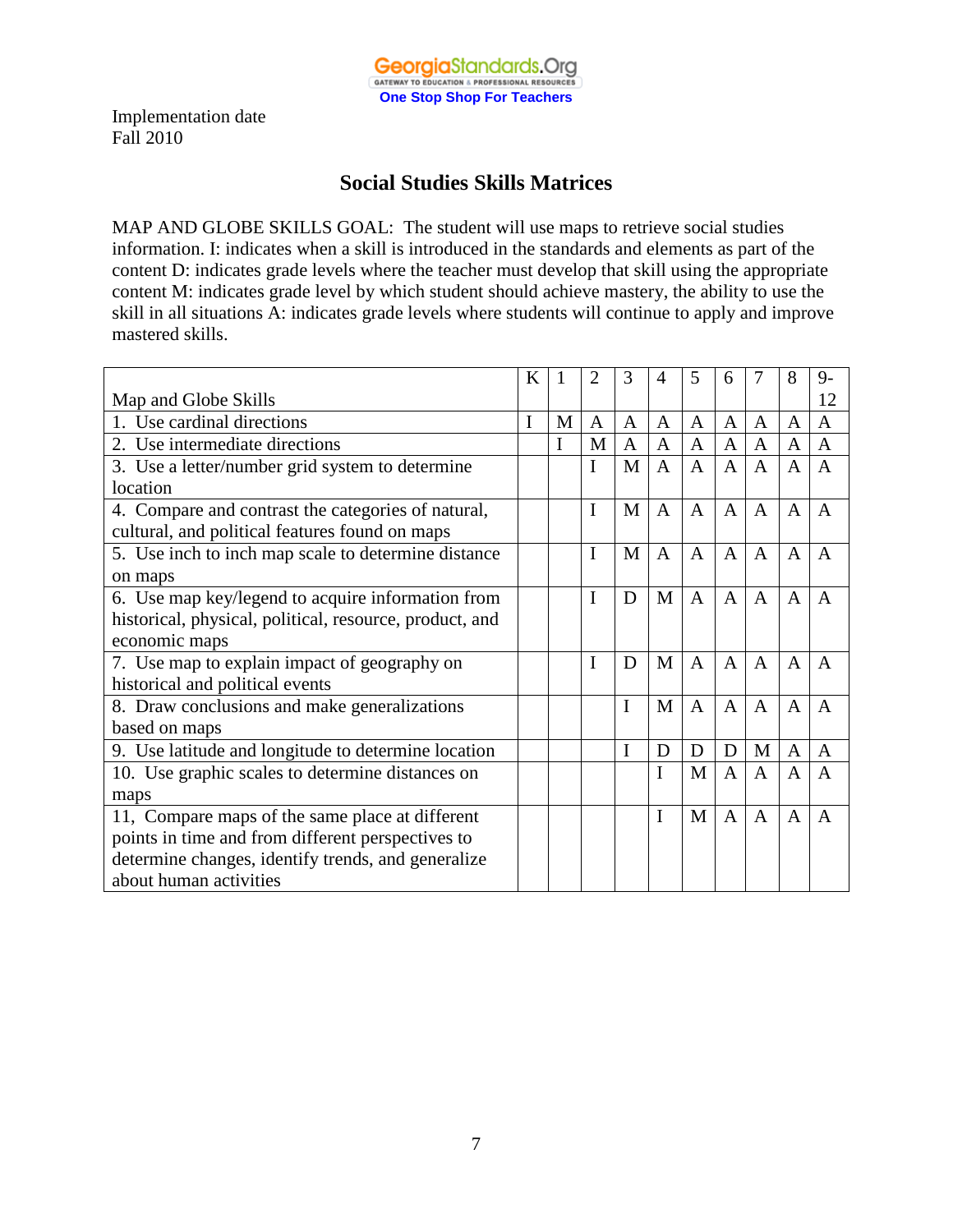## **INFORMATION PROCESSING SKILLS**

GOAL: The student will be able to locate, analyze, and synthesize information related to social studies topics and apply this information to solve problems/make decisions.

I: indicates when a skill is introduced in the standards and elements as part of the content

D: indicates grade levels where the teacher must develop that skill using the appropriate content

- M: indicates grade level by which student should achieve mastery, the ability to use the skill in all situations
- A: indicates grade levels where students will continue to apply and improve mastered skills

| <b>Information Processing Skills</b>                 | K |   | 2 | 3 | $\overline{4}$ | 5              | 6              | 7            | 8              | $9 -$          |
|------------------------------------------------------|---|---|---|---|----------------|----------------|----------------|--------------|----------------|----------------|
|                                                      |   |   |   |   |                |                |                |              |                | 12             |
| 1. Compare similarities and differences              | I | D | M | A | A              | A              | A              | A            | $\mathbf{A}$   | A              |
| 2. Organize items chronologically                    | I | D | D | M | $\mathbf{A}$   | A              | A              | $\mathbf{A}$ | $\overline{A}$ | $\mathbf{A}$   |
| 3. Identify issues and/or problems and alternative   | I | D | D | D | D              | M              | $\mathbf{A}$   | $\mathbf{A}$ | $\mathbf{A}$   | $\mathbf{A}$   |
| solutions                                            |   |   |   |   |                |                |                |              |                |                |
| 4. Distinguish between fact and opinion              |   | I | D | M | $\mathbf{A}$   | A              | A              | $\mathbf{A}$ | $\mathbf{A}$   | A              |
| 5. Identify main idea, detail, sequence of events,   |   |   | D | D | M              | $\overline{A}$ | $\overline{A}$ | A            | $\mathsf{A}$   | $\overline{A}$ |
| and cause and effect in a social studies context     |   |   |   |   |                |                |                |              |                |                |
| 6. Identify and use primary and secondary sources    |   | I | D | D | M              | $\mathbf{A}$   | $\mathbf{A}$   | $\mathbf{A}$ | $\mathbf{A}$   | A              |
| 7. Interpret timelines                               |   | I | D | D | M              | $\mathbf{A}$   | $\mathbf{A}$   | $\mathbf{A}$ | $\mathbf{A}$   | $\mathbf{A}$   |
| 8. Identify social studies reference resources for a |   |   | I | M | $\mathbf{A}$   | $\mathsf{A}$   | $\overline{A}$ | A            | $\overline{A}$ | $\overline{A}$ |
| specific purpose                                     |   |   |   |   |                |                |                |              |                |                |
| Construct charts and tables<br>9.                    |   |   | I | M | A              | $\mathbf{A}$   | $\mathbf{A}$   | $\mathbf{A}$ | $\mathbf{A}$   | A              |
| 10. Analyze artifacts                                |   |   | I | D | D              | M              | $\mathbf{A}$   | $\mathbf{A}$ | $\mathbf{A}$   | $\overline{A}$ |
| 11. Draw conclusions and make generalizations        |   |   |   | I | M              | A              | A              | A            | $\overline{A}$ | A              |
| 12. Analyze graphs and diagrams                      |   |   |   | I | D              | M              | $\mathbf{A}$   | $\mathbf{A}$ | $\overline{A}$ | $\overline{A}$ |
| 13. Translate dates into centuries, eras, or ages    |   |   |   | I | D              | M              | A              | $\mathbf{A}$ | $\mathbf{A}$   | A              |
| 14. Formulate appropriate research questions         |   |   |   |   | I              | M              | $\mathbf{A}$   | $\mathbf{A}$ | $\overline{A}$ | $\overline{A}$ |
| 15. Determine adequacy and/or relevancy of           |   |   |   |   | I              | M              | $\overline{A}$ | A            | $\overline{A}$ | $\overline{A}$ |
| information                                          |   |   |   |   |                |                |                |              |                |                |
| 16. Check for consistency of information             |   |   |   |   | I              | M              | $\mathbf{A}$   | $\mathbf{A}$ | $\mathbf{A}$   | $\overline{A}$ |
| 17. Interpret political cartoons                     |   |   |   |   |                | D              | D              | D            | M              | $\mathbf{A}$   |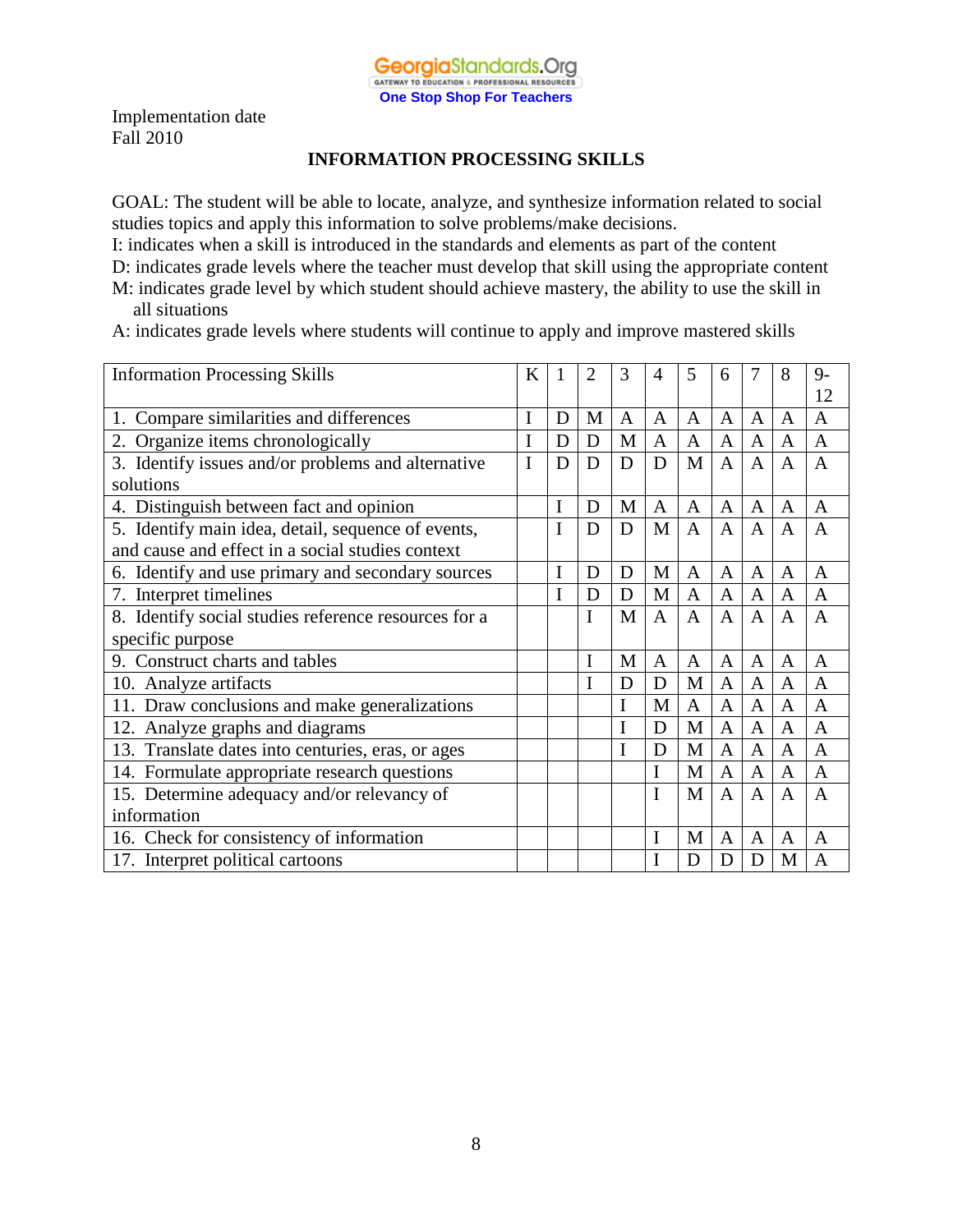## Implementation date Fall 2010 **PROGRAM CONCENTRATION: Government & Public Safety CAREER PATHWAY: JROTC – Air Force COURSE TITLE: Leadership Education IV**

## **Air Force Junior ROTC Curriculum**

The Georgia Performance Standards for the Air Force Junior ROTC curriculum are designed to provide students with the knowledge and skills necessary to "develop citizens of character dedicated to serving their community and nation." McREL Standards and Benchmarks were used for all AFJROTC courses except Astronomy, Survival, and Global and Cultural Studies. Supported by contracts with the U.S. Education Department, Office of Educational Research and Improvement, McREL is one of ten Regional Educational Laboratories at the forefront of research, practice, and evaluation related to standards-based education and it has been awarded standards-based classroom instruction as its national leadership area within the regional educational laboratory network. Global and Cultural Studies used the National Council on Social Studies (NCSS) correlation, a nationally recognized source for social studies standards. Astronomy and Survival were correlated to the Georgia Performance Standards. All AFJROTC courses were compared to the Georgia Performance Standards for Social Studies, Math, Language Arts, and Science, and specific correlations were listed following each AFJROTC standard where applicable. Technology is infused into all AFJROTC curriculum.

All McREL Standards and Benchmarks are available for AFJROTC instructors and authorized users at https://owa.afjrotc.net/cybercampus\_prod/default.aspx in the Library under Curriculum, McRel Standards and Benchmarks. Additional national education standards are referenced in this copyrighted Cybercampus information. Georgia AFJROTC instructors should reference both the Georgia and McREL standards to meet both AFJROTC and Georgia student education requirements. Georgia Performance Standards for the National Endowment for Financial Education (NEFE) High School Financial Planning Program are available on line at hsfpp.nefe.org. Instructors should go to this website and register to receive access to these copyrighted performance standards when teaching the class.

*Leadership Education 400: Principles of Management* and process skills on the AFJROTC Cybercampus have been correlated with The Project 2061's *Benchmarks for Science Literacy*, National Council for Social Studies: Curriculum Standards for Social Studies, Center for Civic Education: National Standards for Civics and Government, National Standards for Business Education, National Assessment of Educational Progress: National Civics Consensus Project, Quigley's *Civitas,* A Framework for Civics Education, CNAEA: National Standards for Arts Education, GESP: National Geography Standards, National Health Education Standards, NCHS: National Standards for History, NRC: National Science Education Standards, SCANS: Report for America 2000, and Health Framework for California Public Schools.

#### **Course Description:**

*Leadership IV*, *Life Skills and Career Opportunities* discusses principles of management. It includes definitions and histories of the discipline, conflict management, negotiation, and mentoring. It covers management techniques including principles and functions of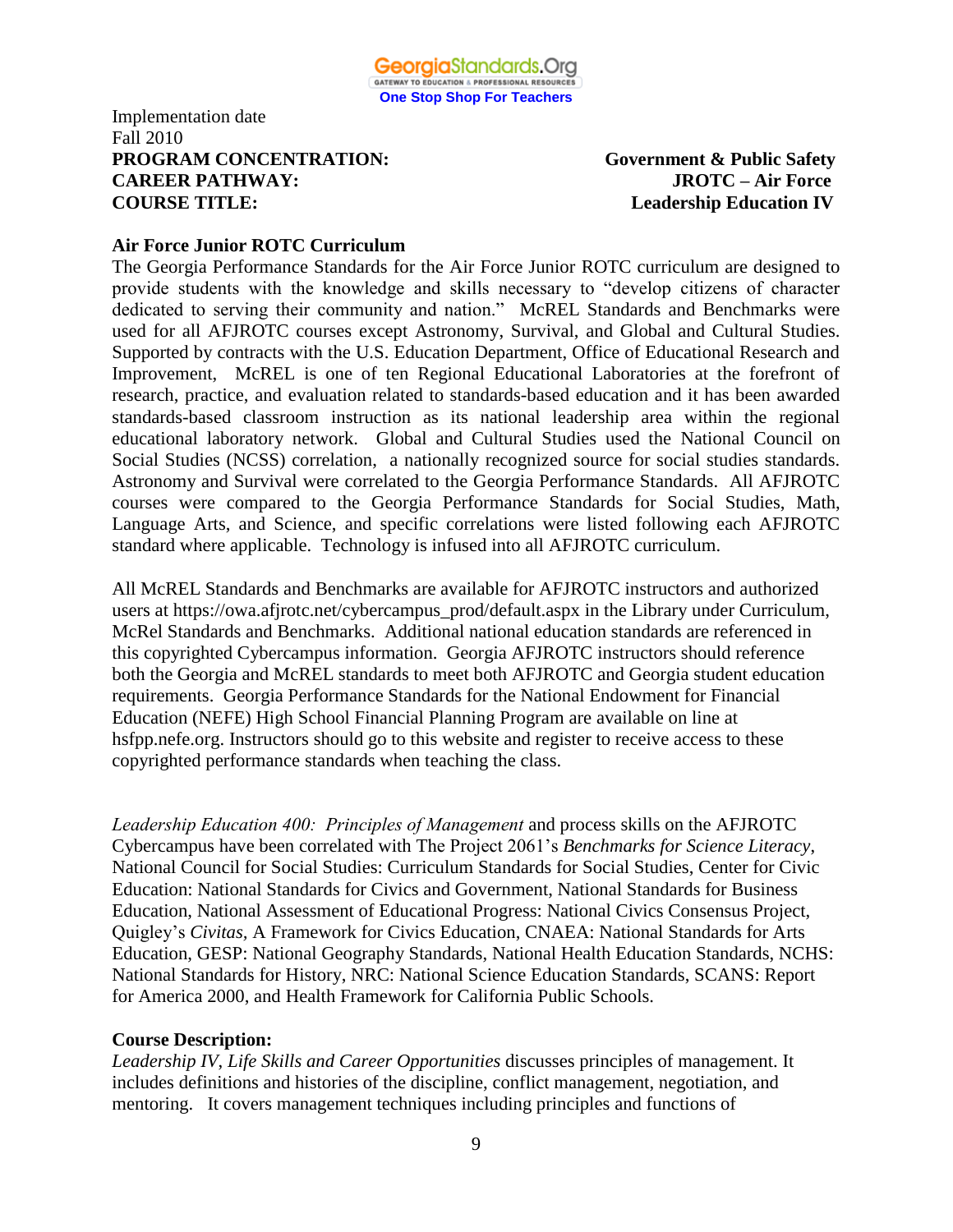management; management decisions involving conflict management, personal coping mechanisms, skills, roles, performance of management, and delegation; management functions of problem solving, decision making, negotiation, and mentoring, and managing one's self and others by managing self-development, time, and information.

## **PS-AFLEIV-1. Students will understand who managers are, where they work, what they do. They will know what management is.**

- a. Describe three characteristics of an organization.
- b. List three examples of organizations.
- c. Explain the difference between an operative and a manager.
- d. Identify three levels of managers.
- e. Define efficiency and effectiveness.
- f. Diagram the four basic management processes.
- g. Describe three kinds of management behavior.

#### *Academic Standard(s):*

*SSEMI4. The student will explain the organization and role of business, and analyze the four types of market structures in the U.S. economy.*

*SCSh7. Students will analyze how scientific knowledge is developed.*

## **PS-AFLEIV-2. Students will identify the skills and competencies successful managers possess, the importance the marketplace puts on managers, and how management relates to other disciplines of study.**

- a. List the four general skills of managers and the six specific skills of managers.
- b. Define competencies.
- c. Explain the importance the marketplace puts on managers.
- d. Identify the reasons management is worth studying and how management relates to other disciplines of study.

#### *Academic Standard(s):*

*SSEPF6. The student will describe how the earnings of workers are determined in the marketplace.*

*SCSh8. Students will understand important features of the process of scientific inquiry*

*SCSh7. Students will analyze how scientific knowledge is developed.*

#### **PS-AFLEIV-3. Students will compare the history of management from the classical contributions up to and including modern management.**

- a. Identify the contributions Adam Smith, Frederick Taylor, Henri Fayol, and Max Weber each made to the field of management.
- b. Explain the influence of the industrial revolution on management practice.
- c. Describe other major contributions to scientific management and why scientific management received so much attention.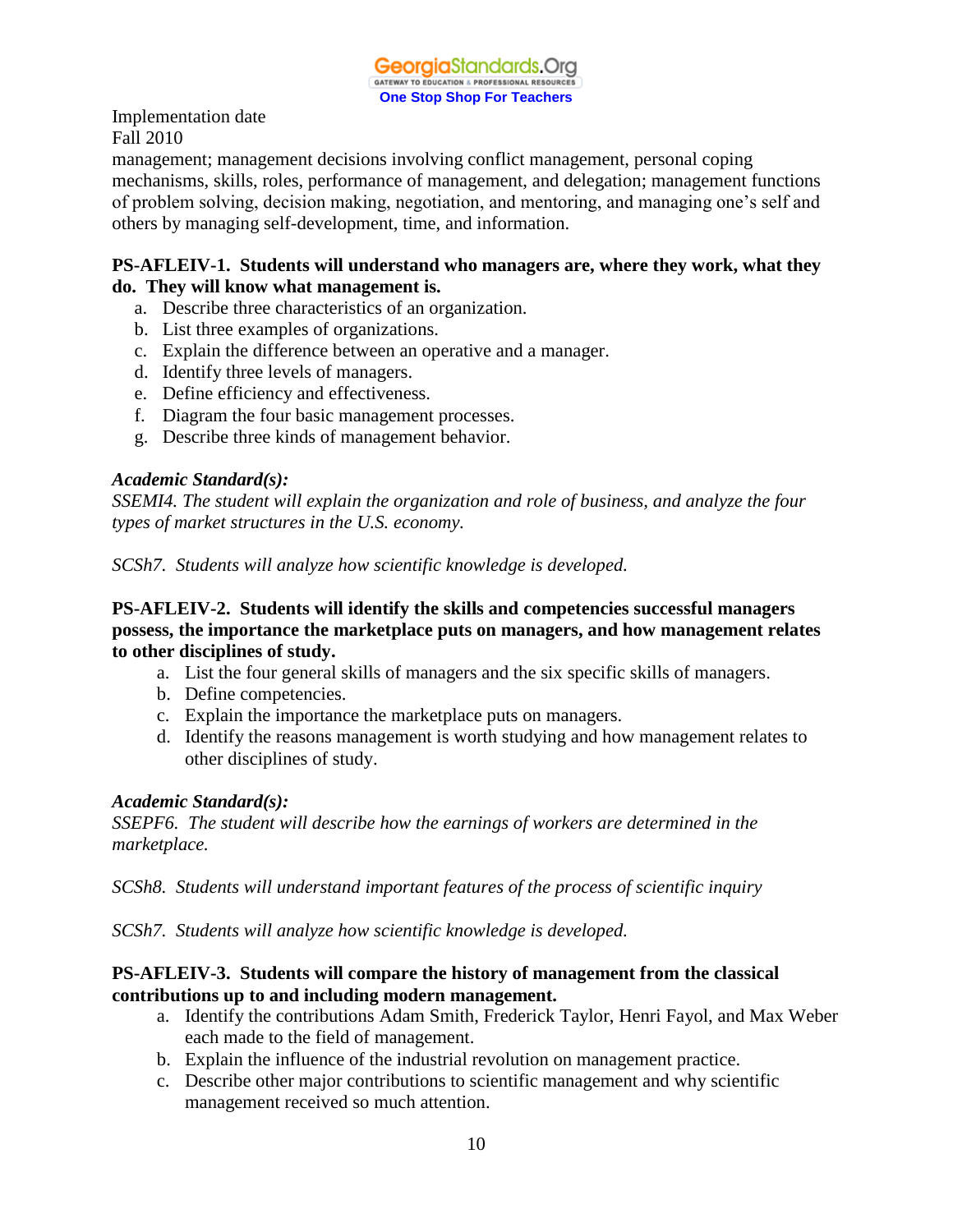

## *Academic Standard(s):*

*SSEMI2. The student will explain how the Law of Demand, the Law of Supply, prices and profits work to determine production and distribution in a market economy.*

*SSUSH11. The student will describe the growth of big business and technological innovations after Reconstruction.*

*SSWH21. The student will analyze globalization in the contemporary world.*

*SCSh4. Students will use tools and instruments for observing, measuring, and manipulating scientific equipment and materials.*

*SCSh7. Students will analyze how scientific knowledge is developed.*

**PS-AFLEIV-4. Students will analyze various approaches to management including the human resources approach and the quantitative approach. They will identify how social events shape management approaches as well as other influences on current management approaches.** 

- a. Describe the contributions of Robert Owen and Hugo Munsterberg.
- b. Discuss what Mary Parker Follett believed about managers and groups.
- c. Compare and contrast the views of Chester Barnard and Max Weber.
- d. Describe the Hawthorne Studies.
- e. Identify the basic belief of the human relations movement.
- f. Describe the approach of the behavioral science theorists.
- g. List the applications of human resource approaches.
- h. Give examples of the quantitative approach to management.
- i. Identify a major factor that stimulated the classical and the human resources approach.
- j. State the historical event that stimulated the quantitative approach.
- k. Analyze the concept of a process approach, a systems approach, and a contingency approach to management.
- l. Describe how classical writings are applied today.

#### *Academic Standard(s):*

*SSEMI4. The student will explain the organization and role of business, and analyze the four types of market structures in the U.S. economy.*

*SSUSH11. The student will describe the growth of big business and technological innovations after Reconstruction.*

*SSWH21. The student will analyze globalization in the contemporary world.*

*SSEPF6. The student will describe how the earnings of workers are determined in the marketplace.*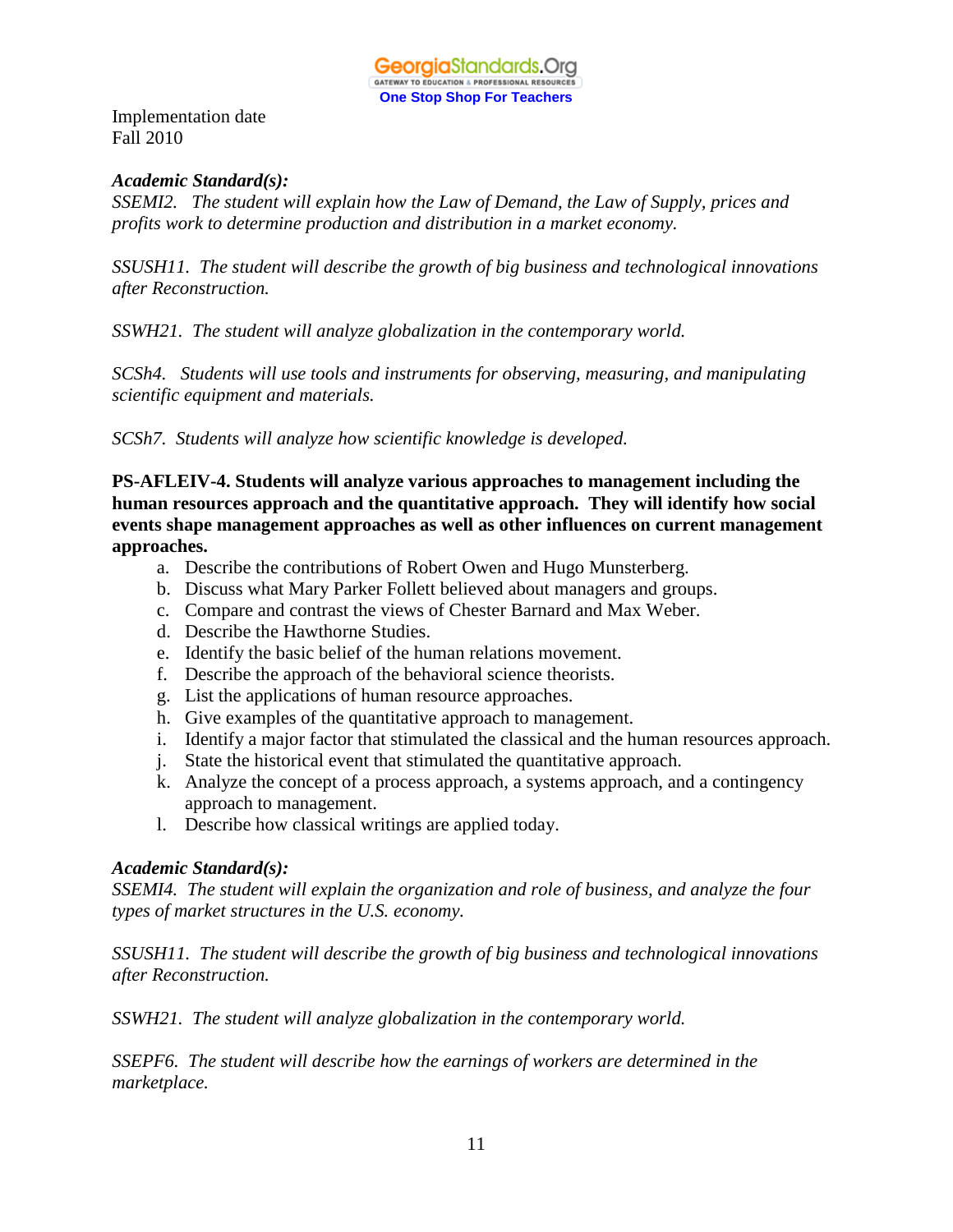*SCSh4. Students will use tools and instruments for observing, measuring, and manipulating scientific equipment and materials.*

*SCSh7. Students will analyze how scientific knowledge is developed.*

*SCSh8. Students will understand important features of the process of scientific inquiry.*

*SSEMI2. The student will explain how the Law of Demand, the Law of Supply, prices and profits work to determine production and distribution in a market economy.*

## **PS-AFLEIV-5. Students will understand how management affects the economy including the global marketplace and technology.**

- a. Create a timeline that identifies the three waves of civilization described by Alvin Toffler.
- b. Name three examples of knowledge workers.
- c. Describe a dot-com business.
- d. Compare and contrast the difference between a multinational corporation and a transnational corporation.
- e. Outline three stages of how globalization affects organizations.
- f. Define technology and list three examples of technologies that benefit organizations.
- g. Describe e-commerce.
- h. Identify the two big challenges facing a manager of telecommuters.

#### *Academic Standard(s):*

*SSEMI4. The student will explain the organization and role of business, and analyze the four types of market structures in the U.S. economy.*

*SSUSH11. The student will describe the growth of big business and technological innovations after Reconstruction.*

*SSWH21. The student will analyze globalization in the contemporary world.*

*SSEPF6. The student will describe how the earnings of workers are determined in the marketplace.*

*SCSh4. Students will use tools and instruments for observing, measuring, and manipulating scientific equipment and materials.*

*SCSh7. Students will analyze how scientific knowledge is developed.*

*SCSh8. Students will understand important features of the process of scientific inquiry.*

*SSEPF1. The student will apply rational decision to the making of personal spending and savings choices.*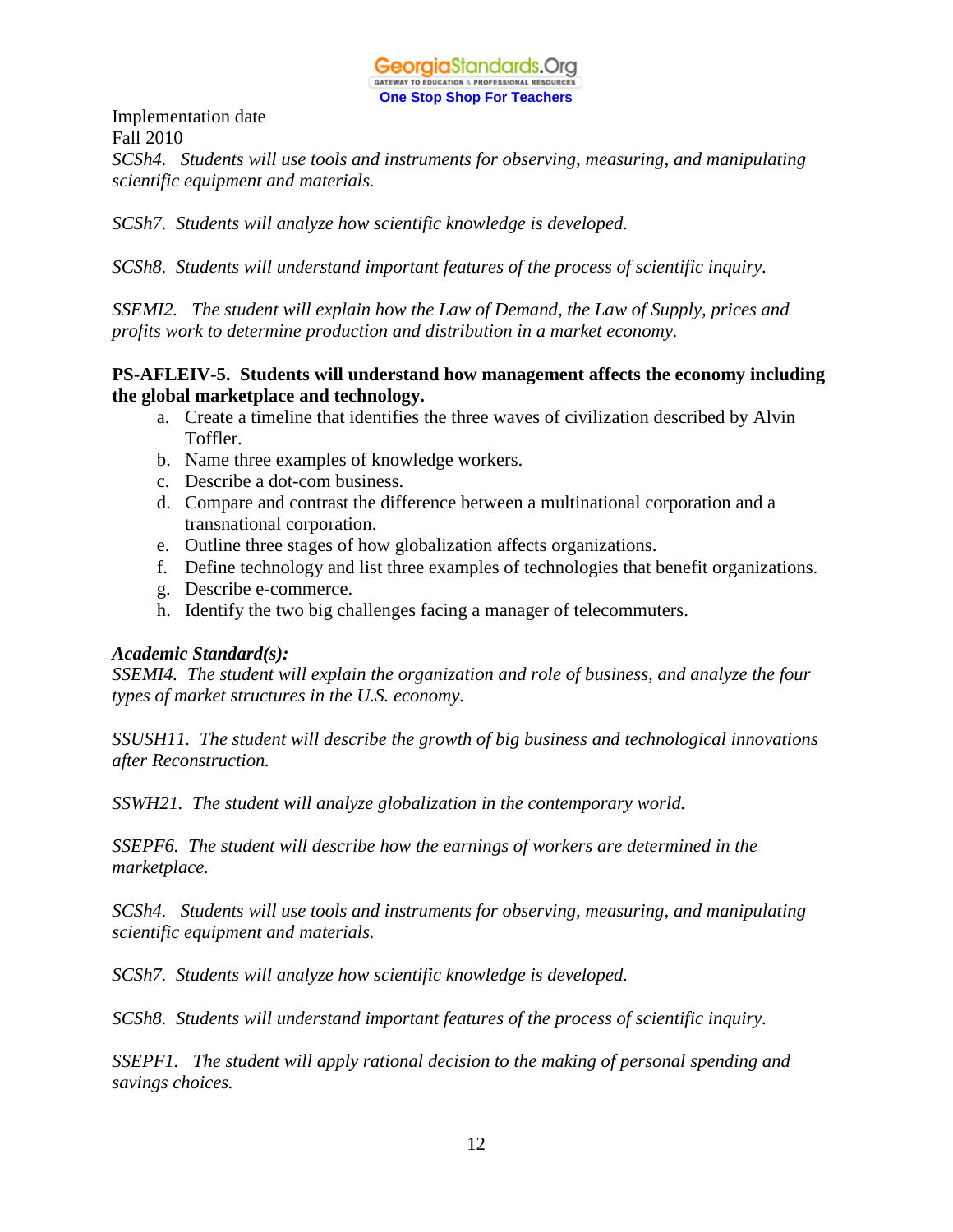*SSEMI2. The student will explain how the Law of Demand, the Law of Supply, prices and profits work to determine production and distribution in a market economy.*

## **PS-AFLEIV-6. Students will identify what society expects from organizations and managers. They will also know how entrepreneurship, the workforce, and labor impact society.**

- a. Compare and contrast the two basic positions on corporate social responsibility.
- b. Select the definition of social obligation from a list of definitions.
- c. Describe social responsiveness.
- d. Explain the function of a code of ethics.
- e. Identify the difference between an entrepreneur and a small business owner.
- f. Outline the four stages of the entrepreneurial process.
- g. Explain workforce diversity.
- h. Describe work/life balance.
- i. Compare and contrast outsourcing, rightsizing, and downsizing.
- j. Explain the issues that contingent workers create for managers.
- k. Identify the two demographic factors that contribute to the labor shortage.

#### *Academic Standard(s):*

*SSEMI4. The student will explain the organization and role of business, and analyze the four types of market structures in the U.S. economy.*

*SSUSH11. The student will describe the growth of big business and technological innovations after Reconstruction.*

*SSWH21. The student will analyze globalization in the contemporary world.*

*SSEPF6. The student will describe how the earnings of workers are determined in the marketplace.*

*SCSh7. Students will analyze how scientific knowledge is developed.*

*SCSh8. Students will understand important features of the process of scientific inquiry.*

*SSEMI2. The student will explain how the Law of Demand, the Law of Supply, prices and profits work to determine production and distribution in a market economy.*

## **PS-AFLEIV-7. Students will be able to identify planning actions and types of plans including management by objectives.**

- a. Describe formal and informal planning.
- b. List four reasons managers should make formal plans.
- c. State two of the major criticisms of formal planning.
- d. List four ways to describe different types of plans.
- e. Compare and contrast strategic and tactical plans, specific and directional plans, and single-use and standing plans.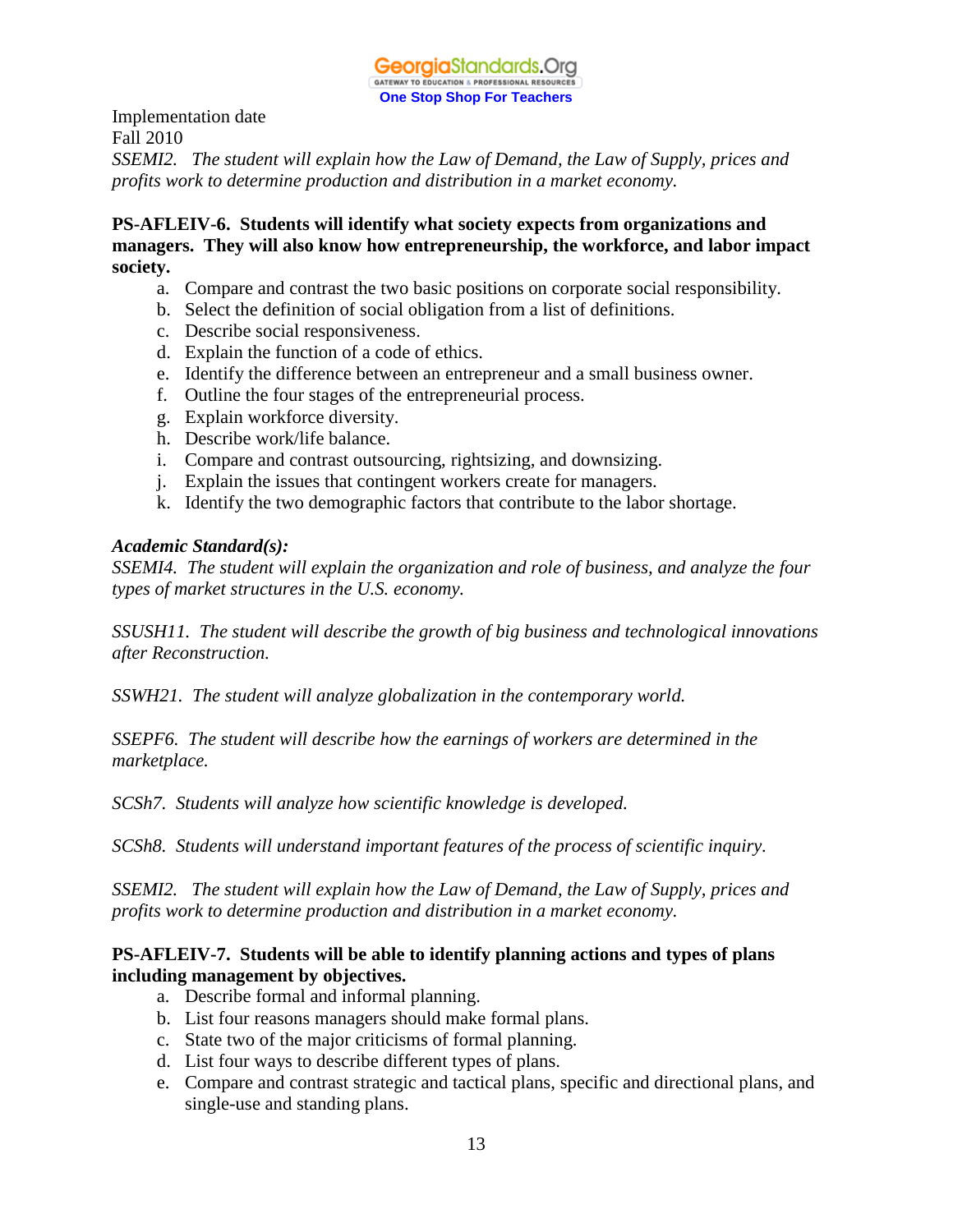Implementation date

Fall 2010

- f. Define management by objectives (MBO) and list four common ingredients in MBO programs.
- g. Describe the three basic findings of Locke's research on goal-setting.
- h. Identify the six guidelines for setting employee objectives.

## *Academic Standard(s):*

*SCSh7. Students will analyze how scientific knowledge is developed.*

*SSEF4. The student will compare and contrast different economic systems, and explain how they answer the three basic economic questions of what to produce, how to produce and for whom to produce.*

## **PS-AFLEIV-8. Students will establish goals and develop plans about contemporary issues and their personal lives.**

- a. Define traditional goal setting and identify the problems with the traditional goal setting approach.
- b. Outline a means-end chain of traditional goal setting.
- c. Describe the management by objective (MBO) approach to goal setting.
- d. Identify the five characteristics of well-thought-out goals.
- e. List the six steps in goal setting.
- f. Identify the three contingency factors in planning.
- g. Describe the difference between traditional and a modern planning.
- h. Identify the two planning issues that are on the minds of contemporary experts.
- i. Describe three characteristics of effective plans in dynamic environments.

#### *Academic Standard(s):*

*SCSh7. Students will analyze how scientific knowledge is developed.*

*ELA9LSV1, ELA10LSV1, ELA11LSV1, ELA12LSV1. The student participates in student-toteacher, student-to-student, and group verbal interactions.* 

*SSEPF1. The student will apply rational decision to the making of personal spending and savings choices.*

#### **PS-AFLEIV-9. Students will use the decision-making process to address situations in their lives.**

- a. List the eight steps of a decision-making process.
- b. Define decision criteria.
- c. Explain how risk and uncertainty affect the decision-making process.
- d. Describe the advantages of creativity in decision-making.
- e. Explain the three components of creativity.
- f. Define *satisfice.*
- g. Describe three features of practicing bounded rationality.
- h. List three common errors in the decision-making process.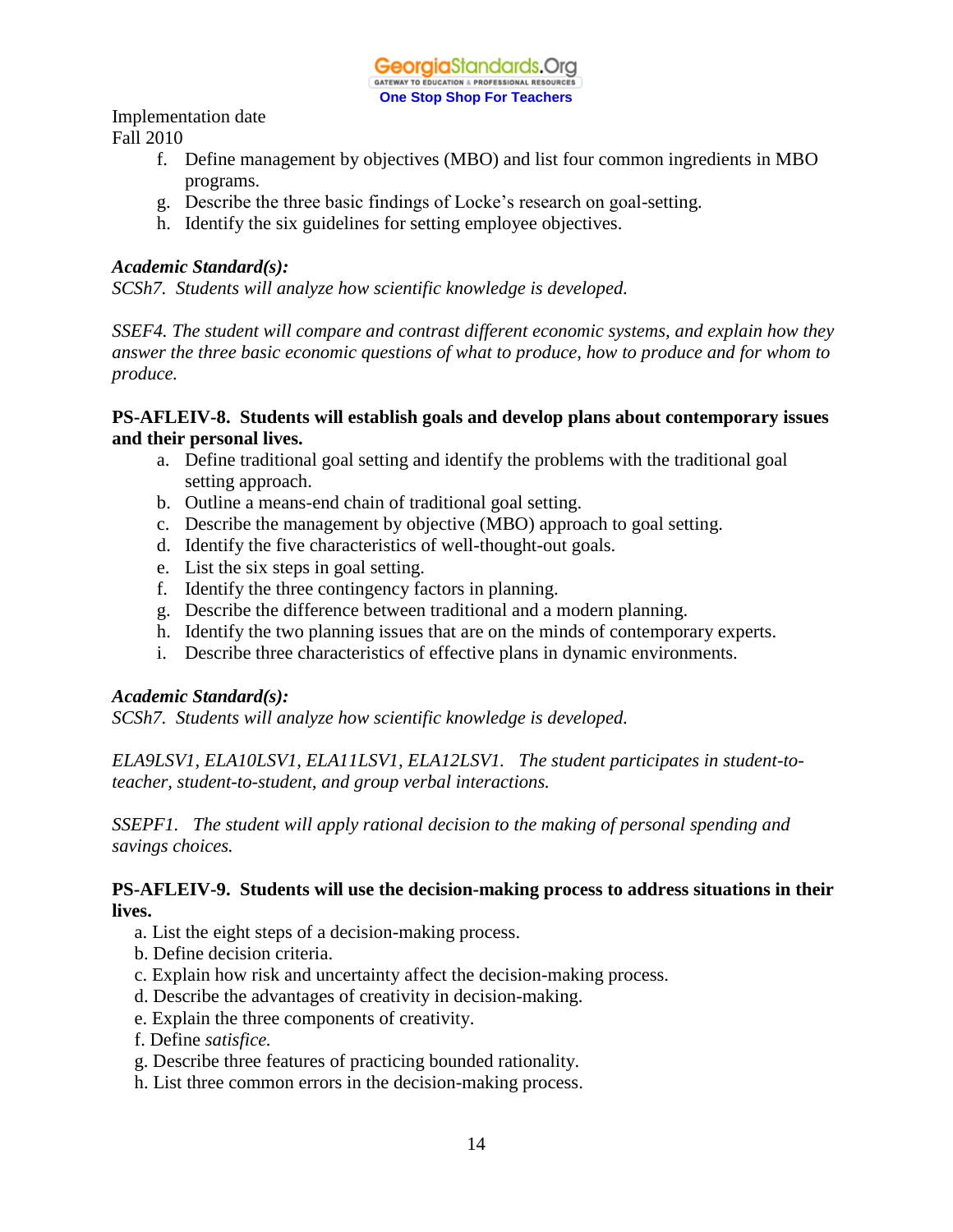Implementation date Fall 2010 *Academic Standard(s): SCSh7. Students will analyze how scientific knowledge is developed.*

*SCSh8. Students will understand important features of the process of scientific inquiry.*

*ELA9LSV1, ELA10LSV1, ELA11LSV1, ELA12LSV1. The student participates in student-toteacher, student-to-student, and group verbal interactions.* 

*SSEPF1. The student will apply rational decision to the making of personal spending and savings choices.*

## **PS-AFLEIV-10. Students will identify the various decision making styles used by groups and individuals. They will also explain how culture effects the decision making process.**

- a. Explain the difference between well-structured and ill-structured problems.
- b. Name two characteristics of programmed and non-programmed decisions.
- c. List three types of programmed decisions.
- d. Compare and contrast the types of decisions made by managers at lower and higher organizational levels.
- e. Describe the benefits of expert systems and neural networks for decision-making.
- f. Name the two dimensions that most influence decision-making styles.
- g. List four basic decision-making styles and name the advantages and disadvantages of each.
- h. State the size of the most effective groups.
- i. Practice brainstorming and nominal group techniques.
- j. Explain how decision-making is impacted by culture.

#### *Academic Standard(s):*

*SCSh7. Students will analyze how scientific knowledge is developed.*

*SCSh8. Students will understand important features of the process of scientific inquiry.*

*SSEPF1. The student will apply rational decision to the making of personal spending and savings choices.*

*SSEF4. The student will compare and contrast different economic systems, and explain how they answer the three basic economic questions of what to produce, how to produce and for whom to produce.*

*SSEMI2. The student will explain how the Law of Demand, the Law of Supply, prices and profits work to determine production and distribution in a market economy.*

#### **PS-AFLEIV-11. Students will identify the forces of change that affect management and employee actions.**

- a. List the three categories that managers can change.
- b. Name five external forces that create a need to change in organizations.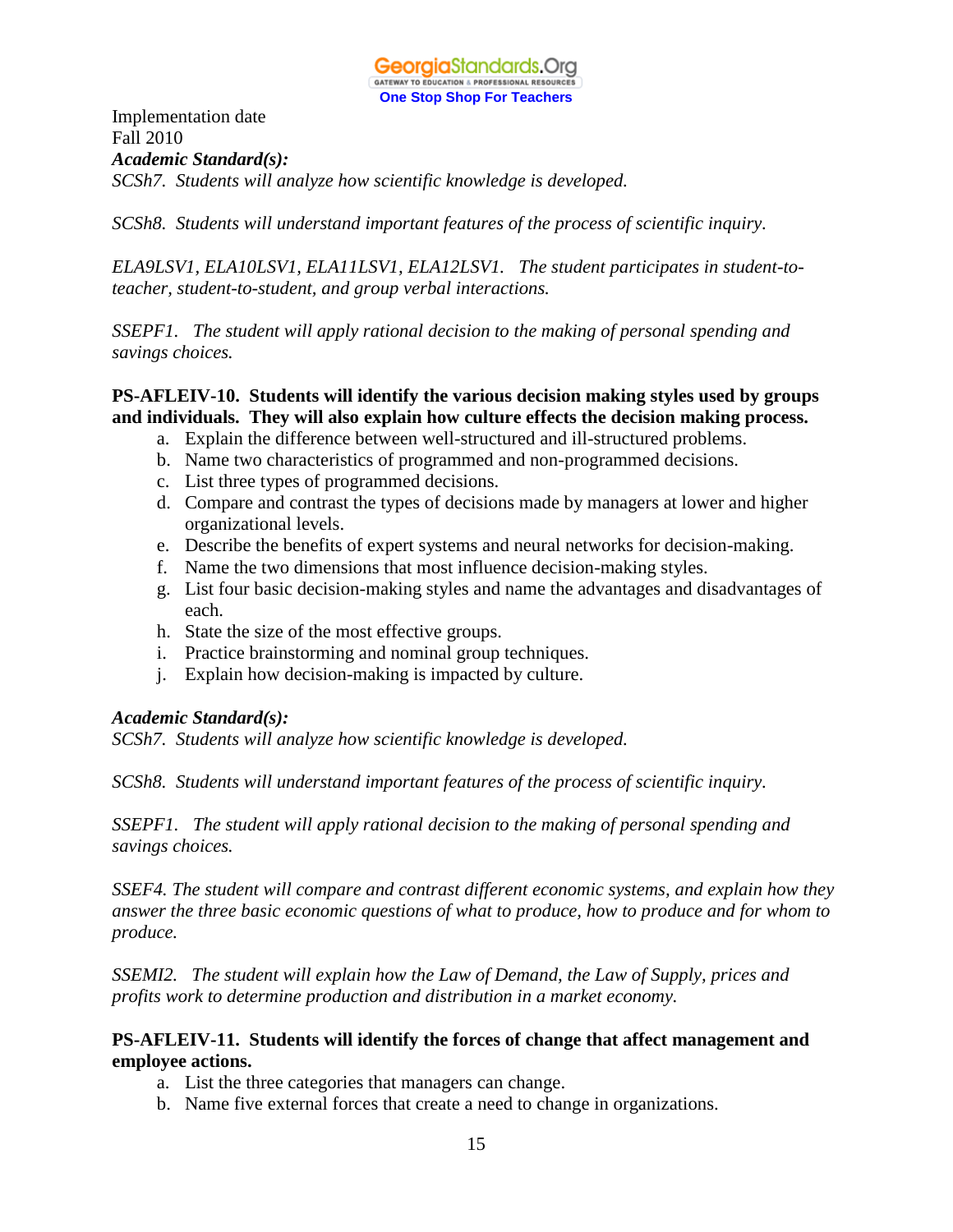GeorgiaStandards.Org **GATEWAY TO EDUCATION & PROFESSIONAL RESOURC One Stop Shop For Teachers**

Implementation date Fall 2010

- c. Describe the role of a change agent.
- d. Explain the calm-water and white-water rapids metaphors for change.
- e. Identify driving forces and restraining forces for change.
- f. Describe the three phases for working on calm-water changes.
- g. List three reasons why people resist change.
- h. Name three techniques that can be used to encourage change.

#### *Academic Standard(s):*

*SSEPF6. The student will describe how the earnings of workers are determined in the marketplace.*

*SCSh7. Students will analyze how scientific knowledge is developed.*

*SCSh8. Students will understand important features of the process of scientific inquiry.*

*SSEPF1. The student will apply rational decision to the making of personal spending and savings choices.*

*SSEMI2. The student will explain how the Law of Demand, the Law of Supply, prices and profits work to determine production and distribution in a market economy.*

*SSEF4. The student will compare and contrast different economic systems, and explain how they answer the three basic economic questions of what to produce, how to produce and for whom to produce.*

#### **PS-AFLEIV-12. Students will examine the difficulties and advantages of organizational changes.**

- a. Describe the changing of structure, technology, and people in organizations.
- b. Identify four techniques used in organization development programs.
- c. Explain how opportunities, demands, and constraints create stress in organizations.
- d. List five common causes of stress in organizations.
- e. Compare and contrast role conflict, role overload, and role ambiguity.
- f. Name and give examples of the three ways stress reveals itself in people.
- g. Describe one special program used to reduce employee stress in organizations.
- h. List the three outcomes of innovation in organizations.
- i. Name the four steps in the creativity process.
- j. Explain the seven characteristics of an innovative culture.

#### *Academic Standard(s):*

*SSEPF6. The student will describe how the earnings of workers are determined in the marketplace.*

*SCSh7. Students will analyze how scientific knowledge is developed.*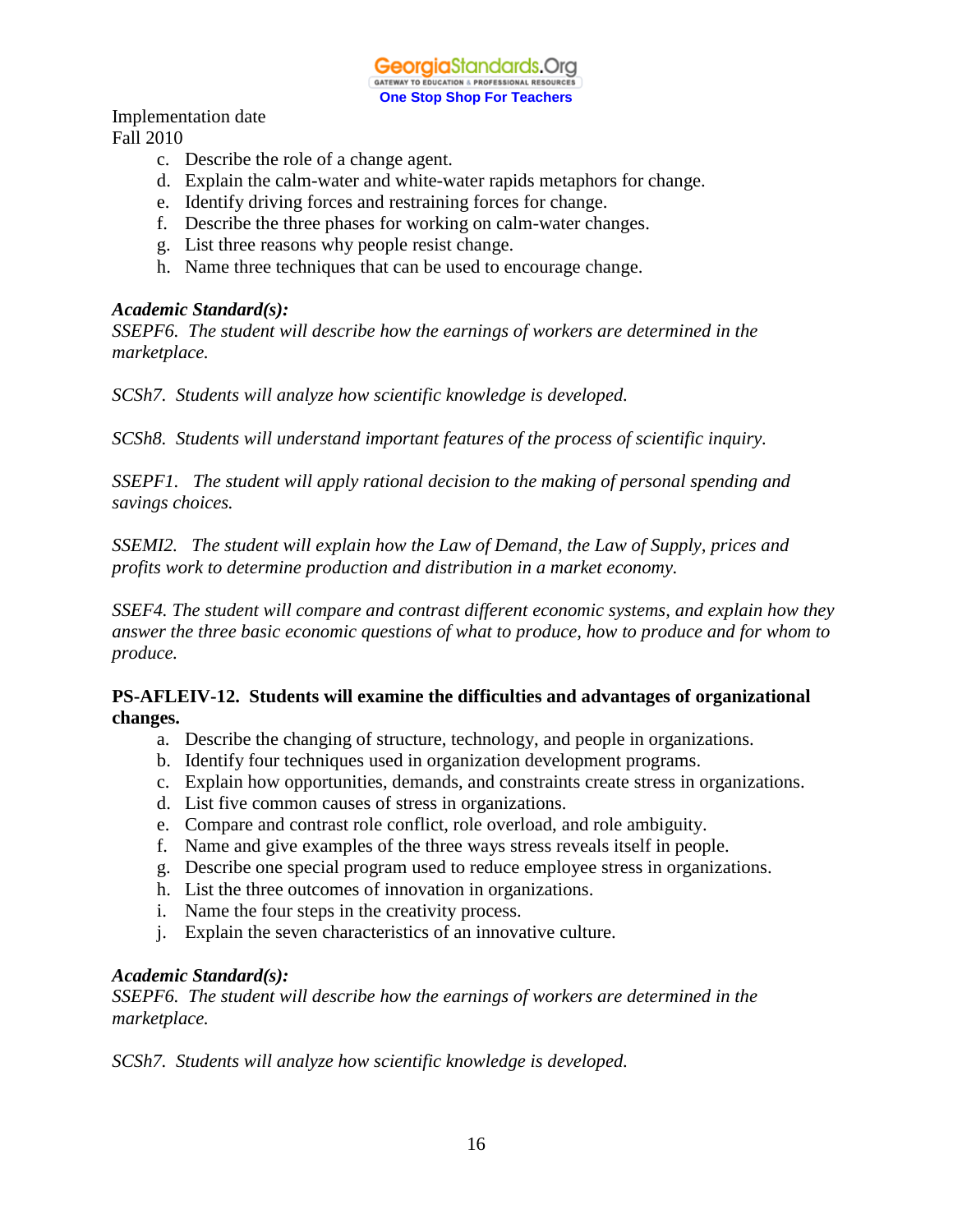

*SSEF4. The student will compare and contrast different economic systems, and explain how they answer the three basic economic questions of what to produce, how to produce and for whom to produce.*

## **PS-AFLEIV-13. Students will handle personal stress and incorporate time management skills into their lives for themselves and groups in which they are active.**

- a. Explain the difference between *eustress* and *distress*.
- b. Describe Type A, B, and H personalities.
- c. List three workaholic characteristics.
- d. Describe several ways to make stress work for you rather than against you.
- e. Name three burnout symptoms.
- f. Explain the first two steps of managing your time.
- g. Describe the technological paradox.
- h. Explain what can be done before a meeting to make it more effective.

#### *Academic Standard(s):*

*SCSh7. Students will analyze how scientific knowledge is developed.*

*SSEPF1. The student will apply rational decision to the making of personal spending and savings choices.*

## **PS-AFLEIV-14. Students will identify personality traits and predict behavior and personality.**

- a. List the four kinds of behavior that are the focus of organizational behavior.
- b. Name the three components of attitude.
- c. Explain the three concerns about employee job attitudes.
- d. Describe cognitive dissonance.
- e. List the four dimensions of the Myers-Briggs type indicator.
- f. Name the five factors in the Big Five model of personality.
- g. Describe emotional intelligence and list the six dimensions of emotional intelligence.
- h. Name the six job-fit types identified by John Holland.
- i. Describe the proactive personality.

#### *Academic Standard(s):*

*SCSh7. Students will analyze how scientific knowledge is developed.*

*ELA9LSV1, ELA10LSV1, ELA11LSV1, ELA12LSV1. The student participates in student-toteacher, student-to-student, and group verbal interactions.* 

## **PS-AFLEIV-15. Students will comprehend the impact of perception, how individuals learn, and group behavior on management decisions.**

- a. Describe the impact of perception (attributions) on managers.
- b. Identify internal and external explanations of behavior.
- c. List three ways managers determine the causes of behavior.
- d. Explain fundamental attribution error and self-serving bias.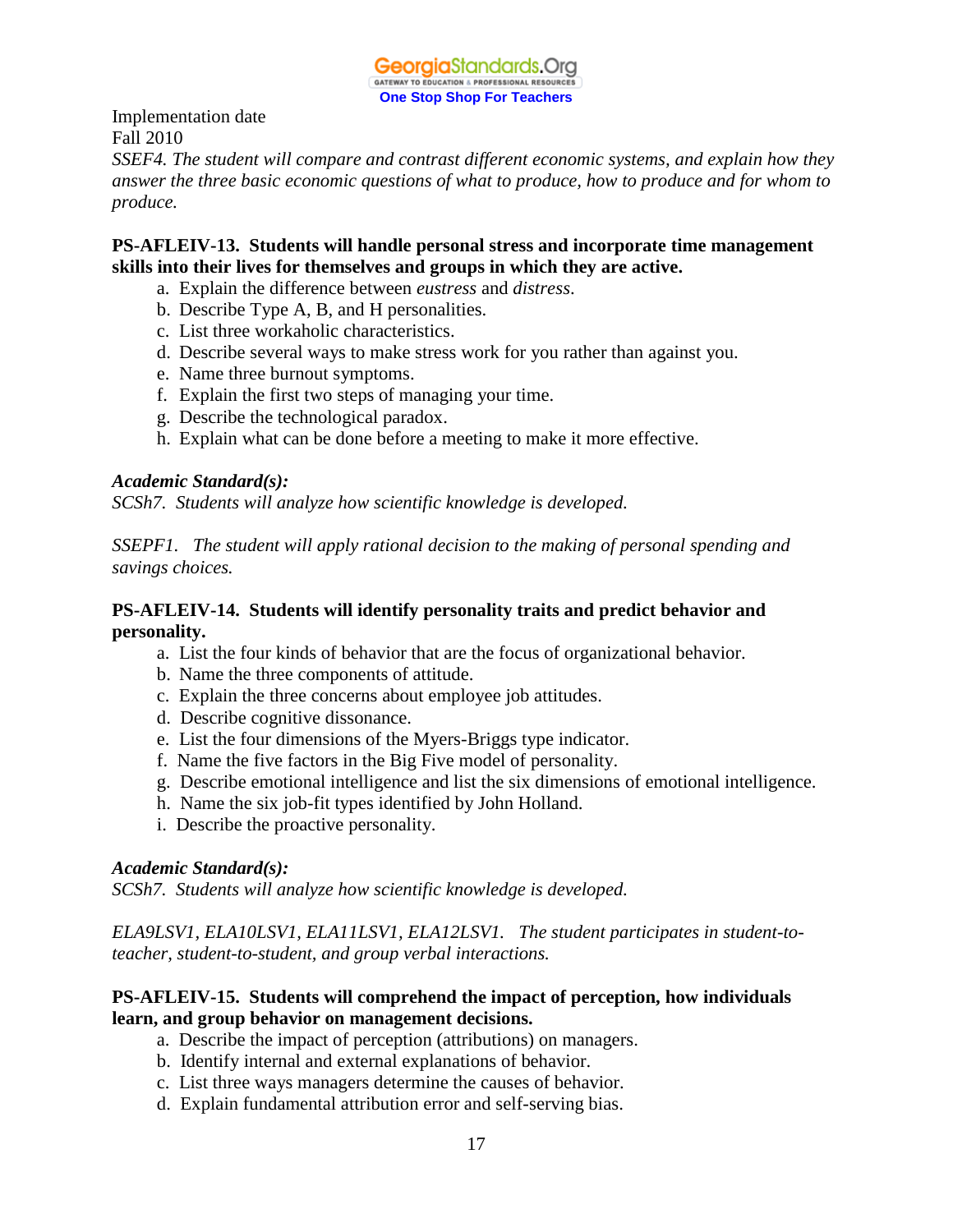GeorgiaStandards.Org GATEWAY TO EDUCATION & PROFESSIONAL RESOURCE **One Stop Shop For Teachers**

Implementation date Fall 2010

- e. Give examples of stereotyping and operant conditioning.
- f. Describe social learning theory.
- g. Identify four ways to shape behavior.
- h. List the four basic concepts of groups.

#### *Academic Standard(s):*

*SCSh7. Students will analyze how scientific knowledge is developed.*

## **PS-AFLEIV-16. Students will describe the types of work teams, their characteristics, and their popularity.**

- a. Name three reasons teams are popular in businesses today.
- b. List the five stages of team development.
- c. Explain the difference between a work group and a work team.
- d. List five types of work teams.
- e. Explain the work of a problem-solving team and a cross-functional work team.
- f. Identify one reason why entrepreneurs use teams.
- g. Name six characteristics of high-performance teams.
- h. Describe two characteristics of effective leadership.
- i. Name three characteristics of a supportive climate for teams.

#### *Academic Standard(s):*

*SCSh7. Students will analyze how scientific knowledge is developed.*

*ELA9LSV1, ELA10LSV1, ELA11LSV1, ELA12LSV1. The student participates in student-toteacher, student-to-student, and group verbal interactions.* 

## **PS-AFLEIV-17. Students will identify contemporary team issues and methods used to turn individuals into team players.**

- a. Describe the challenges facing teams in an individualistic culture.
- b. List two countries in which the team approach has been much easier to introduce.
- c. Identify nine work team roles.
- d. List three tools a manager can use to shape team behavior.
- e. Explain the use of a probationary period.
- f. Describe the difference between an individual reward and a team reward.
- g. Describe four ways to bring new life to a mature team.
- h. Explain two situations in which the advantages of diversity are most clearly seen.
- i. Identify two causes of attrition on teams.

#### *Academic Standard(s):*

*SCSh7. Students will analyze how scientific knowledge is developed.*

*SSEPF6. The student will describe how the earnings of workers are determined in the marketplace.*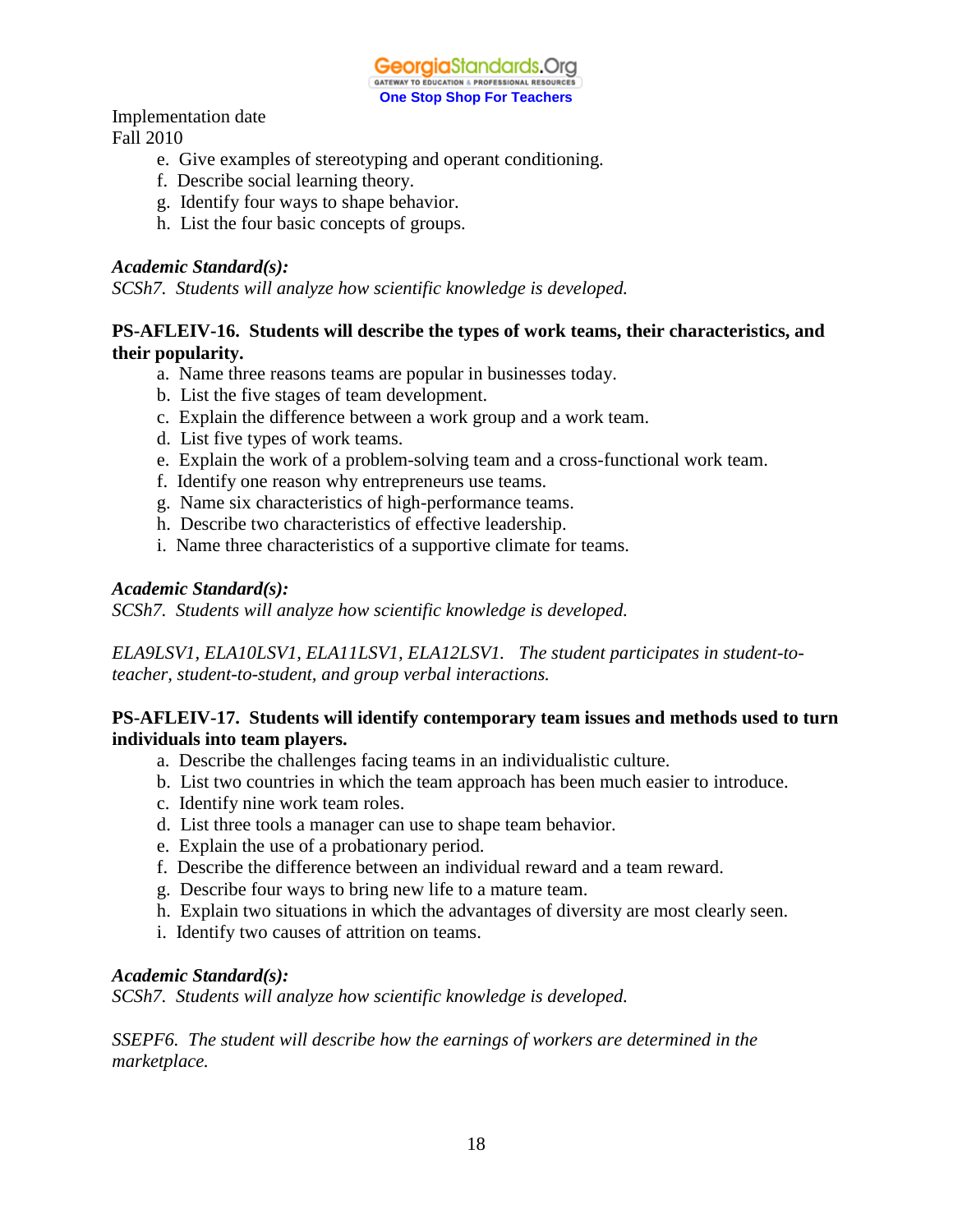**PS-AFLEIV-18. Students will understand and use the communication process, using information technology for written and verbal communications.**

- a. Name the five components of the communication process.
- b. List four factors that affect the encoding of messages.
- c. Describe the advantages and disadvantages of written communication and verbal communication.
- d. Demonstrate the communication grapevine and three examples of both nonverbal communication and body language.
- e. Explain how verbal intonation impacts communication.
- f. Illustrate three examples of barriers to communication.
- g. Describe actions managers can take to overcome communication barriers.
- h. List five examples of the use of technology networks in communication.
- i. Explain how knowledge is a major resource in an organization.

## *Academic Standard(s):*

*ELA9LSV1, ELA10LSV1, ELA11LSV1, ELA12LSV1. The student participates in student-toteacher, student-to-student, and group verbal interactions.* 

*ELA11LSV2, ELA12LSV2. The student formulates reasoned judgments about written and oral communication in various media genres. The student delivers focused, coherent, and polished presentations that convey a clear and distinct perspective, demonstrate solid reasoning, and combine traditional rhetorical strategies of narration, exposition, persuasion, and description.*

## **PS-AFLEIV-19. Students will develop interpersonal skills in listening and feedback, delegation skills, managing conflict, negotiating, and writing evaluations.**

- a. Name the four essential elements of listening.
- b. Explain two of the ways to make feedback more effective.
- c. Describe the elements of effective delegation.
- d. Explain three views of organizational conflict.
- e. Name five styles for managing conflict.
- f. Describe the process of negotiation and explain three of the methods (tips) for effective negotiation.
- g. Describe the three purposes of written performance evaluations.

#### *Academic Standard(s):*

*ELA9LSV1, ELA10LSV1, ELA11LSV1, ELA12LSV1. The student participates in student-toteacher, student-to-student, and group verbal interactions.* 

*ELA11LSV2, ELA12LSV2. The student formulates reasoned judgments about written and oral communication in various media genres. The student delivers focused, coherent, and polished presentations that convey a clear and distinct perspective, demonstrate solid reasoning, and combine traditional rhetorical strategies of narration, exposition, persuasion, and description.*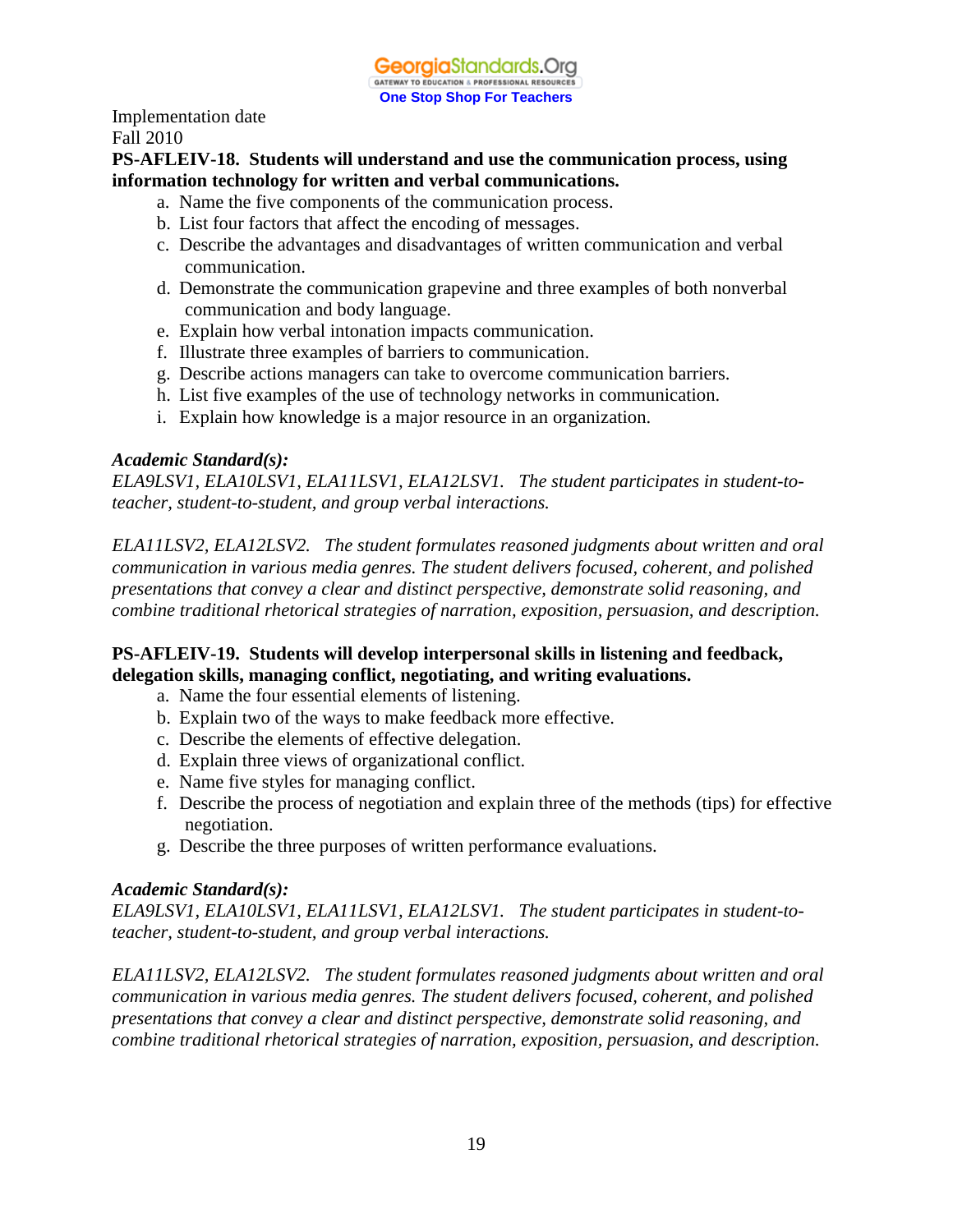## **PS-AFLEIV-20. Students will identify the difference between managers and leaders. They will also understand the various theories of leadership that have been developed to analyze management behavior.**

- a. Compare and contrast the various theories of leadership.
- b. Name four important modes in which leaders operate.
- c. List two sets of variables that push a leader to behave in one way or another.
- d. Compare and contrast the leader-participation model, the situational theory of leadership and the charismatic leadership theory.
- e. Explain the difference between vision and setting goals.
- f. Explain how transformational leaders differ from transactional leaders

## **PS-AFLEIV-21. Students will identify essential traits of today's leaders including the essence of leadership.**

- a. Describe the two aspects of a team leader's job that are *not* part of a first-line manager's job.
- b. Name the four roles that team leaders play.
- c. Explain why a leader has to pay attention to cultural factors in leading.
- d. List the five components of emotional intelligence.
- e. Name the five dimensions of trust and why it is so important to leadership.
- f. Explain how leadership is sometimes not all that important.

## *Academic Standard(s):*

*SSEPF6. The student will describe how the earnings of workers are determined in the marketplace.*

## **PS-AFLEIV--22. Students will understand the importance of goal setting, providing feedback, and developing protégés in both coaching and mentoring.**

- a. Compare and contrast a coach and a mentor.
- b. Name three benefits of setting goals.
- c. Explain two reasons mentoring is important in the business world.
- d. Explain the difference between a mission statement and specific goals.
- e. Describe how role modeling and feedback benefit a protégé.
- f. List three techniques for giving feedback.
- g. Name four ways to prepare a protégé for promotion.

#### *Academic Standard(s):*

*SSEPF6. The student will describe how the earnings of workers are determined in the marketplace.*

*SSEPF1. The student will apply rational decision to the making of personal spending and savings choices.*

# **Reading Across the Curriculum**

## **Reading Standard Comment**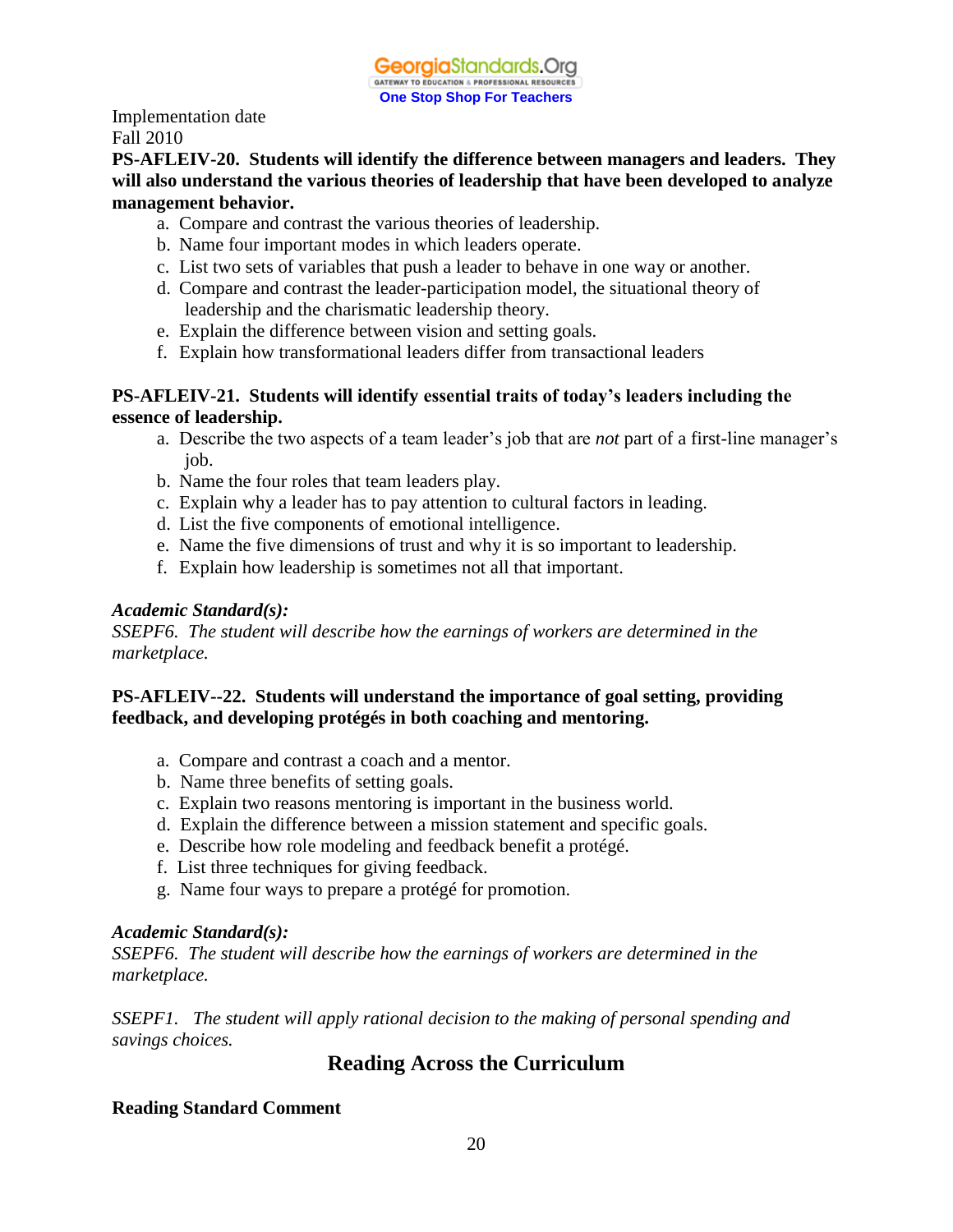After the elementary years, students engage in reading for learning. This process sweeps across all disciplinary domains, extending even to the area of personal learning. Students encounter a variety of informational as well as fictional texts, and they experience text in all genres and modes of discourse. In the study of various disciplines of learning (language arts, mathematics, science, social studies), students must learn through reading the communities of discourse of each of those disciplines. Each subject has its own specific vocabulary, and for students to excel in all subjects, they must learn the specific vocabulary of those subject areas in context.

Beginning with middle grades years, students begin to self-select reading materials based on personal interest established through classroom learning. Students become curious about science, mathematics, history, and literature as they form contexts for those subjects related to their personal and classroom experiences. As students explore academic areas through reading, they develop favorite subjects and become confident in their verbal discourse about those subjects.

Reading across curriculum content develops both academic and personal interests in students. As students read, they develop both content and contextual vocabulary. They also build good habits for reading, research, and learning. The Reading Across the Curriculum standard focuses on the academic and personal skills students acquire as they read in all areas of learning.

Students will enhance reading in all curriculum areas by:

- a. Reading in all curriculum areas
	- Read a minimum of 25 grade-level appropriate books per year from a variety of subject disciplines and participate in discussions related to curricular learning in all areas.
	- Read both informational and fictional texts in a variety of genres and modes of discourse.
	- Read technical texts related to various subject areas.
- b. Discussing books
	- Discuss messages and themes from nooks in all subject area.
	- Respond to a variety of texts in multiple modes of discourse.
	- Relate messages and themes from one subject area to messages and themes in another area.
	- Evaluate the merit of texts in every subject discipline.
	- Examine author's purpose in writing.
	- Recognize the features of disciplinary texts.
- c. Building vocabulary knowledge
	- Demonstrate an understanding of contextual vocabulary in various subjects.
	- Use content vocabulary in writing and speaking.
	- Explore understanding of new words found in subject area texts.
- d. Establishing content
	- Explore life experiences related to subject area content.
	- Discuss in both writing and speaking how certain words are subject area related.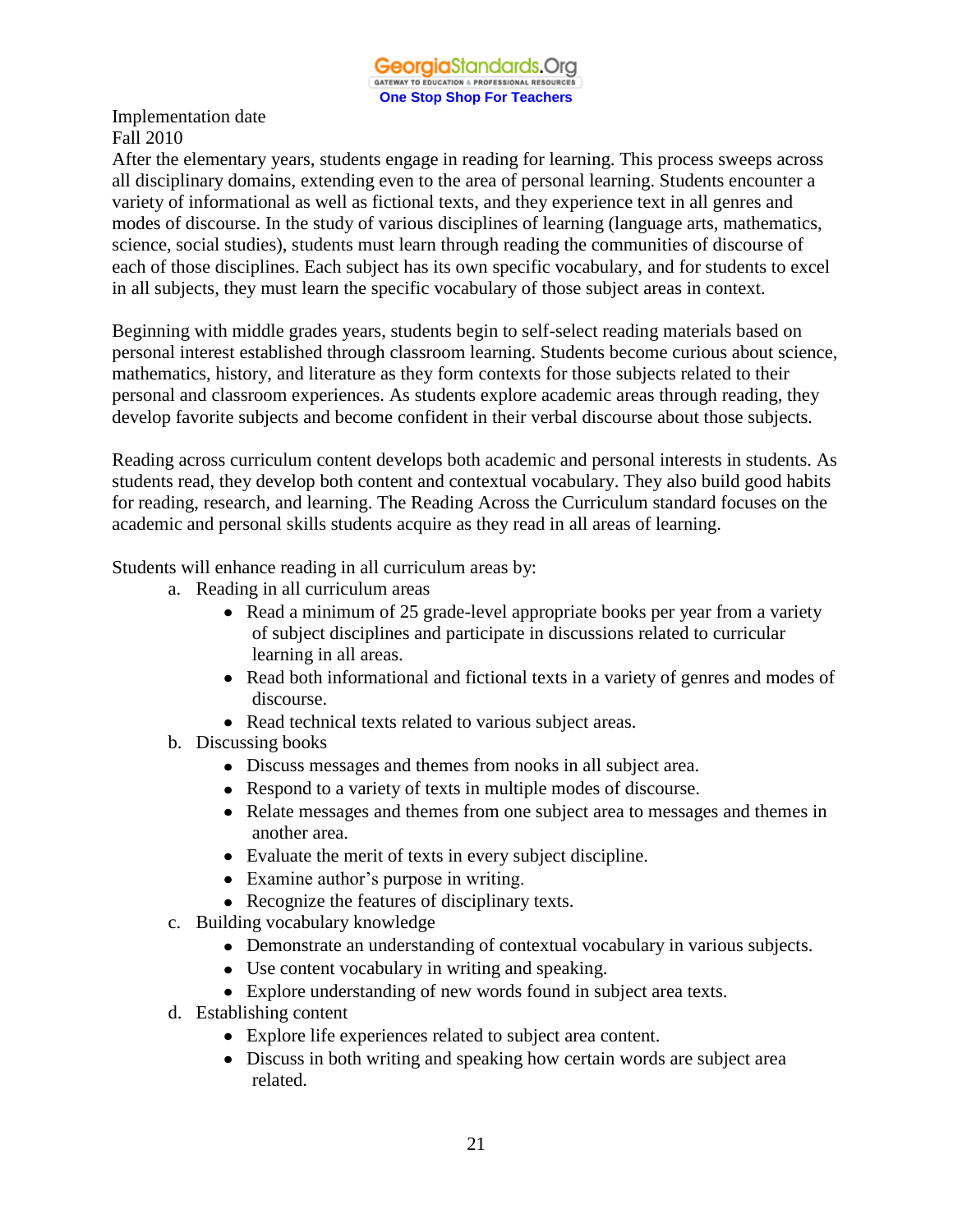GeorgiaStandards.Org GATEWAY TO EDUCATION & PROFESSIONAL RESOURCE **One Stop Shop For Teachers**

Implementation date Fall 2010

> Determine strategies for finding content and contextual meaning for unknown words.

# **CTAE Foundation Skills**

The Foundation Skills for Career, Technical and Agricultural Education (CTAE) are critical competencies that student pursuing any career pathway should exhibit to be successful. As core standards for all career pathways in all program concentrations, these skills link career, technical and agricultural education to the state's academic performance standards.

The CTAE Foundation Skills are aligned to the foundation of the U. S. Department of Education's 16 Career Clusters. Endorsed by the National Career Technical Career Technical Education Consortium (NASDCTEc), the foundation skills were developed from an analysis of all pathways in the sixteen occupational areas. These standards were identified and validated by a national advisory group of employers, secondary and post secondary educators, labor associations, and other stakeholders. The Knowledge and Skills provide learners a broad foundation for managing lifelong learning and career transitions in a rapidly changing economy.

**CTAE-FS-1 Technical Skills:** Learners achieve technical content skills necessary to pursue the full range of career for all pathways in the program concentration

**CTAE-FS-2 Academic Foundations:** Learners achieve state academic standards at or above grade level.

**CTAE-FS-3 Communications:** Learners use various communication skills in expressing and interpreting information.

**CTAE-FS-4 Problem Solving and Critical Thinking:** Learners define and solve problems, and use problem-solving and improvement methods and tools.

**CTAE-FS-5 Information Technology Applications:** Learners use multiple information technology devices to access, organize, process, transmit, and communicate information.

**CTAE-FS-6 Systems:** Learners understand a variety of organizational structures and functions.

**CTAE-FS-7 Safety, Health and Environment:** Learners employ safety, health and environmental management systems in corporations and comprehend their importance to organizational performance and regulatory compliance.

**CTAE-FS-8 Leadership and Teamwork:** Learners apply leadership and teamwork skills in collaborating with others to accomplish organizational goals and objectives.

**CTAE-FS-9 Ethics and Legal Responsibilities:** Learners commit to work ethics, behavior, and legal responsibilities in the workplace.